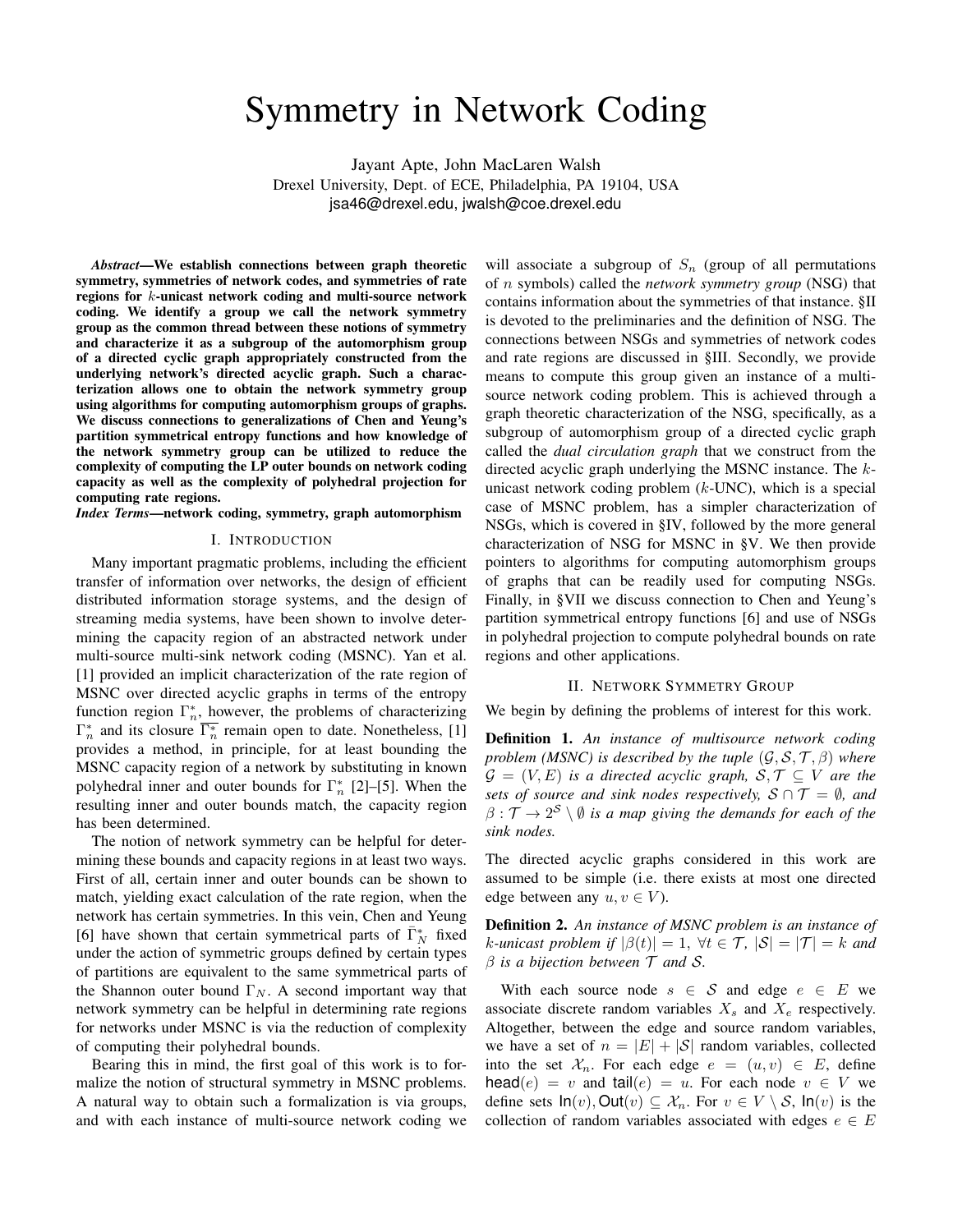s.t. head(e) = v. For  $s \in S$ ,  $ln(s)$  is the set  $\{X_s\}$ . For each  $v \in V \setminus T$ , Out(v) is the collection of random variables associated with edges  $e \in E$  s.t. tail $(e) = v$  whereas for  $t \in \mathcal{T}$ , Out(*t*) is same as  $\beta(t)$ . Let  $\mathcal{H}_n \triangleq \mathbb{R}^{2^{n}-1}$  and  $\mathcal{H}'_n \triangleq \mathbb{R}^{2^{n}-1+n}$ . The network coding constraints for MSNC problem [1] can be classified into 3 sets. The first set  $\mathcal{L}_1$  contains the source independence constraint

$$
\sum_{s \in \mathcal{S}} h_s = h_{\mathcal{S}}.\tag{1}
$$

The second set  $\mathcal{L}_2$  contains node constraints

$$
h_{\ln(i)} = h_{\ln(i) \cup Out(i))}, \ i \in V.
$$
 (2)

Let the subsets of  $\mathcal{L}_2$  associated with  $s \in \mathcal{S}, v \in V \setminus (\mathcal{S} \cup \mathcal{T})$ and  $t \in \mathcal{T}$  be denoted as  $\mathcal{L}_2^1$ ,  $\mathcal{L}_2^2$  and  $\mathcal{L}_2^3$  respectively. The third type of constraints is the rate constraints on information rates of edge random variables. For each edge  $e \in E$  and source  $s \in S$  we have rate constraints

$$
h_e \le R_e, \quad h_s \ge \omega_s. \tag{3}
$$

Let the set of all rate constraints be denoted as  $\mathcal{L}_3$ . Define  $\mathcal{L}_{123}$  as,  $\mathcal{L}_{123} = \mathcal{L}_1 \cup \mathcal{L}_2 \cup \mathcal{L}_3$ . When considering rate regions, we purposefully remain agnostic w.r.t. the application (i.e. information flow vs. information storage) by allowing both source entropies and edge rates to be variables, which leads to an extended formulation of the rate region. This allows us to develop a unified framework for symmetry in MSNC. Let  $\mathcal{L}_{123}^{\cap}$  denote the intersection of halfspaces and hyperplanes in  $\mathcal{H}'_n$  corresponding to constraints in the set  $\mathcal{L}_{123}$ . Similarly, let  $\mathcal{L}'$  and  $\mathcal{L}''$  denote such intersection for  $\mathcal{L}_1 \cup \mathcal{L}_2^1 \cup \mathcal{L}_2^2$  and for  $\mathcal{L}_3 \cup \mathcal{L}_2^3$  respectively. Under this extended formulation, the exact rate region in [1] can be restated as

$$
\mathcal{R}_* = \text{proj}_{\omega, r}(\overline{\text{con}(\Gamma_n^* \cap \mathcal{L}')} \cap \mathcal{L}'')
$$
 (4)

where  $\text{proj}_{\omega,r}(\cdot)$  corresponds to linear projection onto  $\omega =$  $[\omega_s | s \in S]$  and  $r = [R_e | e \in \mathcal{E}]$  and each set it viewed as a subset of  $\mathbb{R}^{2^n-1+n}$  with variables not appearing in its definition being unconstrained. A polyhedral outer (inner) bound  $\mathcal{R}_{out}$  ( $\mathcal{R}_{in}$ ) on exact rate region can be specified in terms of a generic polyhedral outer (inner) bound  $\Gamma_n^{\text{out}} \supseteq \overline{\Gamma_n^*}$  $(\Gamma_n^{\text{in}} \subseteq \overline{\Gamma_n^*})$  on  $\overline{\Gamma_n^*}$  as

$$
\mathcal{R}_k = \text{proj}_{\omega, r}(\Gamma_n^k \cap \mathcal{L}_{123}^{\cap}), \quad k \in \{\text{in}, \text{out}\}. \tag{5}
$$

Having reviewed the preliminaries of network coding, we move on to define terminology related to groups and symmetry of directed graphs. Subgroups are denoted using ' $\leq$ ' and  $[n] \triangleq$  $\{1, \ldots, n\}$ . First, we consider the action of a finite group on a set.

**Definition 3.** *The (left) group action of a group*  $G \leq S_n$  *on set* S *is the map*  $\phi : G \times S \rightarrow S : (g, x) \mapsto \phi(g, x)$  *that satisfies:*

G1 
$$
\phi((g \circ h), x) = \phi(g, \phi(h, x)), \forall g, h \in G, x \in S
$$
  
G2  $\phi(e, x) = x, \forall x \in S$ 

For simplicity, denote  $\phi(g, x)$  as  $x^g$  and for a set  $X \subseteq S$ , denote  $\phi(g, X)$  as  $X^g$ . For  $X \subseteq S$ , an element  $g \in G$  is said to *stabilize* X *setwise* if  $X^g = X$ . The collection of all group elements  $g \in G$  that setwise stabilize a subset  $X \subseteq S$  forms a group called *stabilizer subgroup*, denoted as  $G_X$ .

The basic group action that we consider in this work is that of subgroup of  $S_n$  on  $\mathcal{X}_n$ , or more properly, its indices  $S \cup \mathcal{E}$ : such a group acts on  $\mathcal{X}_n$  by permuting subscripts of random variables in  $\mathcal{X}_n$  via the map  $\phi$  :  $(g, X_i) \mapsto X_{i^g}$ . This fundamental group action induces an action on several other sets that are defined using  $\mathcal{X}_n$ . One such induced action is the action on the power set  $2^{\mathcal{X}_n}$  of all subsets of  $\mathcal{X}_n$  via the map  $\psi : (g, A) \mapsto {\phi(g, X_i) \mid X_i \in A}$ , for any  $A \in 2^{\mathcal{X}_n}$ . Let  $\hat{\mathcal{L}}$  be the set of all linear constraints of the form specified in equations (1), (2) and (3) amongst entropies of subsets of random variables in  $\mathcal{X}_n$  and  $\omega$ , r that arise from MSNC instances.  $G \leq S_n$  acts on each constraint  $C \in \hat{\mathcal{L}}$  via the map  $\pi : (g, C) \mapsto C'$  where C' is is obtained from C by replacing joint entropies  $h_A$  of sets  $A \subseteq 2^{\mathcal{X}_n}$  appearing in C by joint entropy  $\psi(A)$  and by replacing rate variables  $R_e$  and  $\omega_s$  by rate variable  $R_{e^g}$  and  $\omega_{s^g}$ , respectively. For example, let  $g =$  $(1, 2)(3, 4)(7, 8) \in G \leq S_8$ ,  $S = [S|, E = [S| + |E|] \setminus [S|]$ and C be the constraint  $h_{\{1,3\}} = h_{\{1,3,4,8\}}$ . Then  $\pi(g, C)$ or  $\mathcal{C}^g$  is the constraint  $h_{\{2,4\}} = h_{\{2,4,3,7\}}$  and if C is the constraint  $h_8 \leq R_8$  then  $\mathcal{C}^g$  is the constraint  $h_7 \leq R_7$ . Note that  $\mathcal{L}_{123} \subset \mathcal{L}$ .

We define the network symmetry group (NSG) as follows.

**Definition 4.** The network symmetry group  $G<sup>\mathcal{I}</sup>$  of a MSNC *instance*  $\mathcal{I} = (\mathcal{G} = (V, E), \mathcal{S}, \mathcal{T}, \beta)$  *is the subgroup of*  $S_n$ ,  $n = |\mathcal{S}| + |E|$ , that stabilizes  $\mathcal{L}_{123}$  setwise under its induced *action on*  $\mathcal{L}$ *.* 

When defined this way,  $G^{\mathcal{I}}$  also stabilizes sets  $\mathcal{L}_1$ ,  $\mathcal{L}_2$  and  $\mathcal{L}_3$ setwise. Furthermore, since  $\mathcal{L}_1$  is stablized setwise, subsets  $\mathcal{L}_2^1$ ,  $\mathcal{L}_2^2$  and  $\mathcal{L}_2^3$  of constraints in  $\mathcal{L}_2$  are also stabilized setwise. A natural question now arises: given an instance  $\mathcal I$  of MSNC problem, how does one compute the NSG  $G<sup>\mathcal{I}</sup>$ ? We answer this question in sections IV and V, using a graph theoretic characterization of  $G<sup>\mathcal{I}</sup>$  involving two more concepts below.

**Definition 5.** An automorphism  $\sigma$  of a directed graph  $\mathcal{G}$  =  $(V, E)$  *is a bijection*  $\sigma : V \to V$  *s.t. if*  $(u, v) \in E$  *then*  $(\sigma(u), \sigma(v)) \in E$ .

Definition 6. *( [7], pg. 265) The line graph of a directed graph*  $G = (V, E)$  *is the directed graph*  $G^* = (E, P)$  *where*  $P \triangleq \{(e_1, e_2) | e_1 = (u, v), e_2 = (z, w) \in E \text{ and } v = z\}$ 

III. SYMMETRIES OF CODES AND RATE REGIONS

In this section we consider action of NSG  $G<sup>\mathcal{I}</sup>$  of a MSNC instance  $I$  on network codes for  $I$  and rate region [1] associated with  $I$ .

**Definition 7.** A network code  $({f_e}, {g_t})$  for a MSNC *instance*  $I$  *is an assignment of a function*  $f_e$  *to each edge*  $e \in E$  *and a function*  $g_t$  *to each sink*  $t \in \mathcal{T}$ *.* 

When we say that a network code  $({f_e}, {g_t})$  satisfies  $\mathcal{L}_{123}$ , we mean that source random variables and edge random variables created by  $\{f_e\}$  and  $\{g_t\}$  satisfy constraints in  $\mathcal{L}_{123}$ .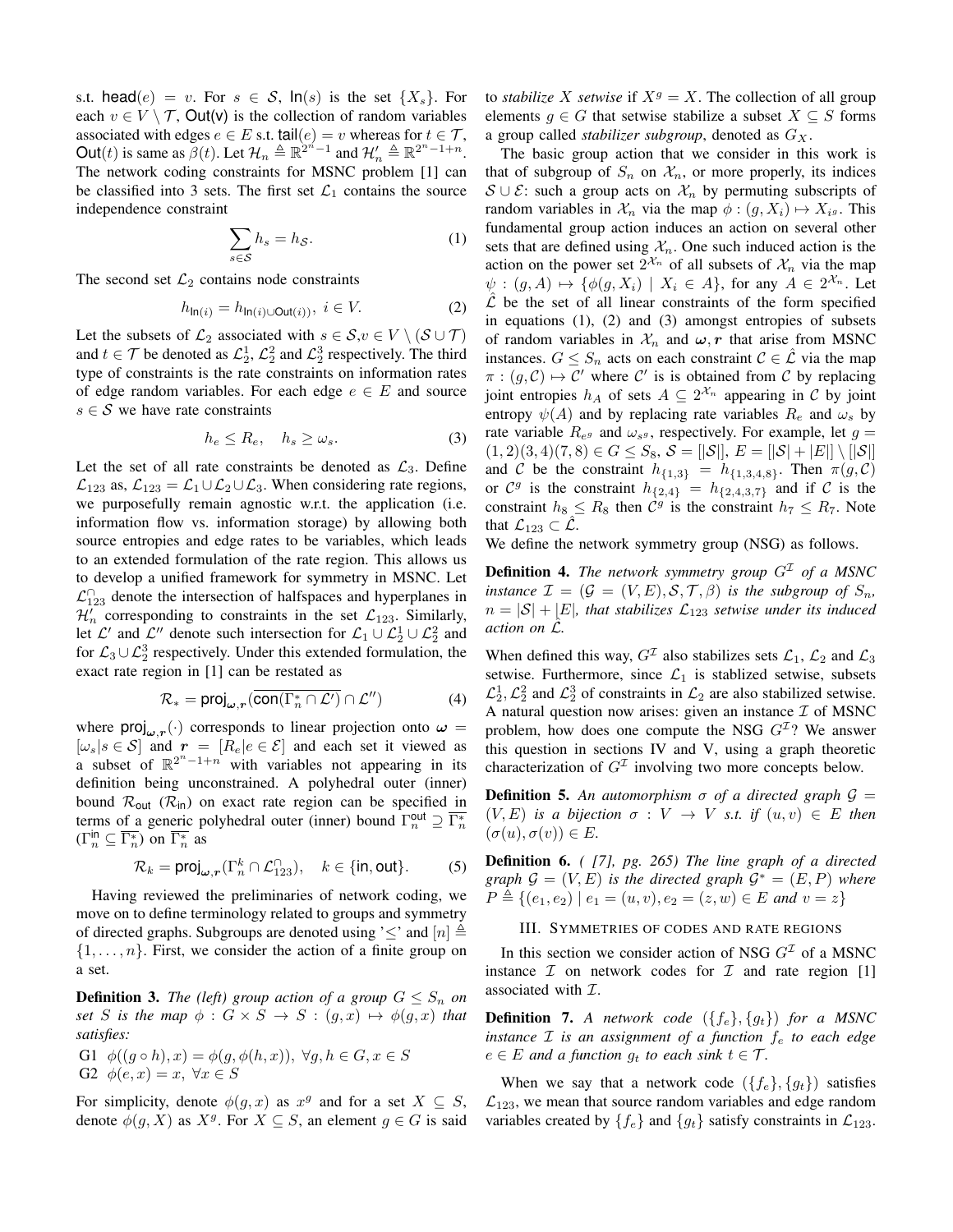As mentioned in previous section,  $G<sup>\mathcal{I}</sup>$  stabilizes the subset of  $\mathcal{L}_2$  associated with  $t \in \mathcal{T}$  setwise. With slight abuse of notation, we shall refer to this permutation as  $\pi : \mathcal{T} \to \mathcal{T}$ .  $G^{\mathcal{I}}$ acts on a network code via the map  $\delta : (g, (\{f_i\}, \{g_i\})) \mapsto$  $(\lbrace f_{i} \rbrace, \lbrace g_{\pi(t)} \rbrace)$ . The definition of the NSG then implies the following theorem, which links the NSG to symmetries of network codes.

**Theorem 1.** Let  $G^{\mathcal{I}}$  be the NSG associated with MSNC instance *I*. Then, for any  $g \in G^{\mathcal{I}}$ . If network code  $(\{f_i\}, \{g_t\})$ satisfies  $\mathcal{L}_{123}$ , so does  $(\{f_{i^g}\}, \{g_{\pi(t)}\})$  for every  $g \in G^{\mathcal{I}}$ .

A pair  $\omega$ , r of source information rates and edge rates vectors is achievable if there exists a network code satisfying  $\mathcal{L}_{123}$ corresponding to it. The next theorem relates NSGs to symmetries of the rate region.

**Theorem 2.** *If*  $\omega$ , **r** *is an achievable source information rates and edge rates vector pair for a MSNC instance* I*, so are*  $[\omega_{s} \mid s \in \mathcal{S}], [R_{e^g} \mid e \in E]$  for every  $g \in G^{\mathcal{I}}$ .

**Proof:** Let  $({f_i}, {g_t})$  be the network code that achieves  $\omega, r$ . From theorem 1 network code  $(\lbrace f_{i} \rbrace, \lbrace g_{\pi(t)} \rbrace)$  achieves  $[\omega_{s}g|s \in \mathcal{S}], [R_{e}g|e \in E],$  for each  $g \in G^{\mathcal{I}}$ .

## IV. SYMMETRIES IN k-UNICAST NETWORK CONDING

We consider the problem of computing  $G<sup>\mathcal{I}</sup>$  corresponding to an instance  $\mathcal I$  of  $k$ -UNC problem.

**Definition 8.** *The circulation graph of an instance*  $(\mathcal{G}, \mathcal{S}, \mathcal{T}, \beta)$ *of* k-UNC problem is a directed graph  $\mathcal{G}_c = (V_c, E_c)$  *such that*  $V_c = V$  and  $E_c = E \cup \{(t, \beta(t)) \mid t \in \mathcal{T}\}\$ 

We call the set  $F_c \triangleq \{(t, \beta(t)) \mid t \in \mathcal{T}\}\subseteq E_c$  the *feedback edge set*. The line graph of circulation graph  $\mathcal{G}_c$  will henceforth be called the *dual circulation graph* and denoted as  $\mathcal{G}_{c}^{*}$ . For example, the circulation graph and dual circulation graph corresponding to the butterfly network (Fig. 1) are shown in Fig. 1 and Fig 2 respectively. The construction of the dual circulation of graph is reminiscent of the construction of a guessing game associated with a  $k$ -UNC instance (eg. in fig. 2 by deleting vertices associated with  $X_4, X_7, X_8, X_2, X_5$ and  $X_6$  and replacing them with pairs of directed edges  $X_1 \leftrightarrow X_3, X_2 \leftrightarrow X_1, X_3 \leftrightarrow X_2$ , where the main objective is to determine solvability of a network coding instance (see eg. [8], [9] for related definitions and constructions). For the purpose of this work, it suffices to use a construction that captures the symmetries of network codes and rate regions with order of the graph so constructed being reasonable in terms of, e.g., the number of variables in the original  $k$ -UNC instance.

With each edge  $e \in E_c \backslash F_c$  we associate corresponding edge random variable  $X_e$  and with each edge  $f = (t, \beta(t)) \in F_c$  of the circulation graph, we associate a source random variable  $X_{\beta(t)}$ . In this setup, any automorphism of the dual circulation graph induces a permutation on  $\mathcal{X}_n$ . We will denote the group of automorphisms of  $\mathcal{G}_c^*$  as  $\text{Aut}(\mathcal{G}_c^*)$  and treat it as a group of permutations of  $\mathcal{X}_n$ . Let  $G_{F_c} \leq S_n$  be the group of permutations of  $\mathcal{X}_n$  that stabilize the subset of random



Figure 1: (left) The 2-UNC butterfly instance  $\mathcal{I}$ , (right) associated circulation graph  $\mathcal{G}_c$ 



Figure 2: The dual circulation graph  $\mathcal{G}_c^*$  corresponding to  $\mathcal{I}$ 

variables associated edges in  $F_c$  (the source random variables) setwise. The following theorem states that the NSG of a k-UNC instance is  $G_{F_c} \cap \text{Aut}(\mathcal{G}_c^*)$ . The proof relies on the fact that the edges in the dual circulation graph correspond to directed paths in of length 2 in the circulation graph.

Theorem 3. *The network symmetry group of a* k*-UNC instance is*  $G^{\mathcal{I}} = G_{F_c} \cap \text{Aut}(\mathcal{G}_c^*)$ , the group of permutations of  $X_n$  *induced by the subgroup of automorphism group of its dual circulation graph that setwise stabilizes the feedback edge set.*

**Proof:** If a permutation  $\sigma \in G^{\mathcal{I}}$  is not in  $G_{F_c}$  then the source independence constraint does not remain fixed. Hence,  $G^{\mathcal{I}} \leq G_{F_c}$ . Now we prove that  $G^{\mathcal{I}} \leq \text{Aut}(\mathcal{G}_c^*)$  i.e. if  $\sigma \in G^{\mathcal{I}}$ , then  $\sigma \in \text{Aut}(\mathcal{G}_c^*)$ . Since a permutation  $\sigma \in G^{\mathcal{I}}$  fixes  $\mathcal{L}_{12}$ , for every constraint  $C \in \mathcal{L}_{12}$ ,  $C^{\sigma}$  is also a constraint in  $\mathcal{L}_{12}$ . It follows that for  $e_1, e_2 \in \mathcal{G}_c$ , if  $(e_1, e_2)$  forms a directed path in  $\mathcal{G}_c$ , then  $(\sigma(e_1), \sigma(e_2))$  also forms a directed path in  $\mathcal{G}_c$ , implying that  $\sigma \in \text{Aut}(\mathcal{G}_c^*)$ . Hence  $G^{\mathcal{I}} \leq G_{F_c} \cap \text{Aut}(\mathcal{G}_c^*)$ . Conversely, consider a permutation  $\sigma \in G_{F_c} \cap \text{Aut}(\mathcal{G}_c^*)$ .  $\mathcal{L}_1$ is fixed under  $\sigma$  since  $\sigma \in G_{F_c}$ .  $\mathcal{L}_3$  is fixed by definition of automorphism. As for  $\mathcal{L}_2$ , if  $(e_1, e_2)$  form a directed path in  $\mathcal{G}_c$  then  $(\sigma(e_1), \sigma(e_2))$  also forms a directed path in  $\mathcal{G}_c$ . Hence, to preserve length 2 directed paths  $ln(i) \times Out(i)$  through a node  $i \in V$ ,  $\sigma(\text{In}(i)) = \text{In}(j)$  and  $\sigma(\text{Out}(i)) = \text{Out}(j)$  for some  $j \in V$ , i.e. a permutation is induced on V. Hence,  $\mathcal{L}_{123}$ remains setwise fixed implying  $G_{F_c} \cap \text{Aut}(\mathcal{G}_c^*) \leq G^{\mathcal{I}}$ .

For example, the NSG  $G<sup>\mathcal{I}</sup>$  for Fig. 1 is a subgroup of  $S_9$ of order 2, with the only non-trivial automorphism being  $(1, 2)(3)(4, 5)(6, 7)(8, 9)$  which is understood as a permutation of subscripts  $i \in [n]$  of  $X_i \in \mathcal{X}_n$  in cycle decomposition notation.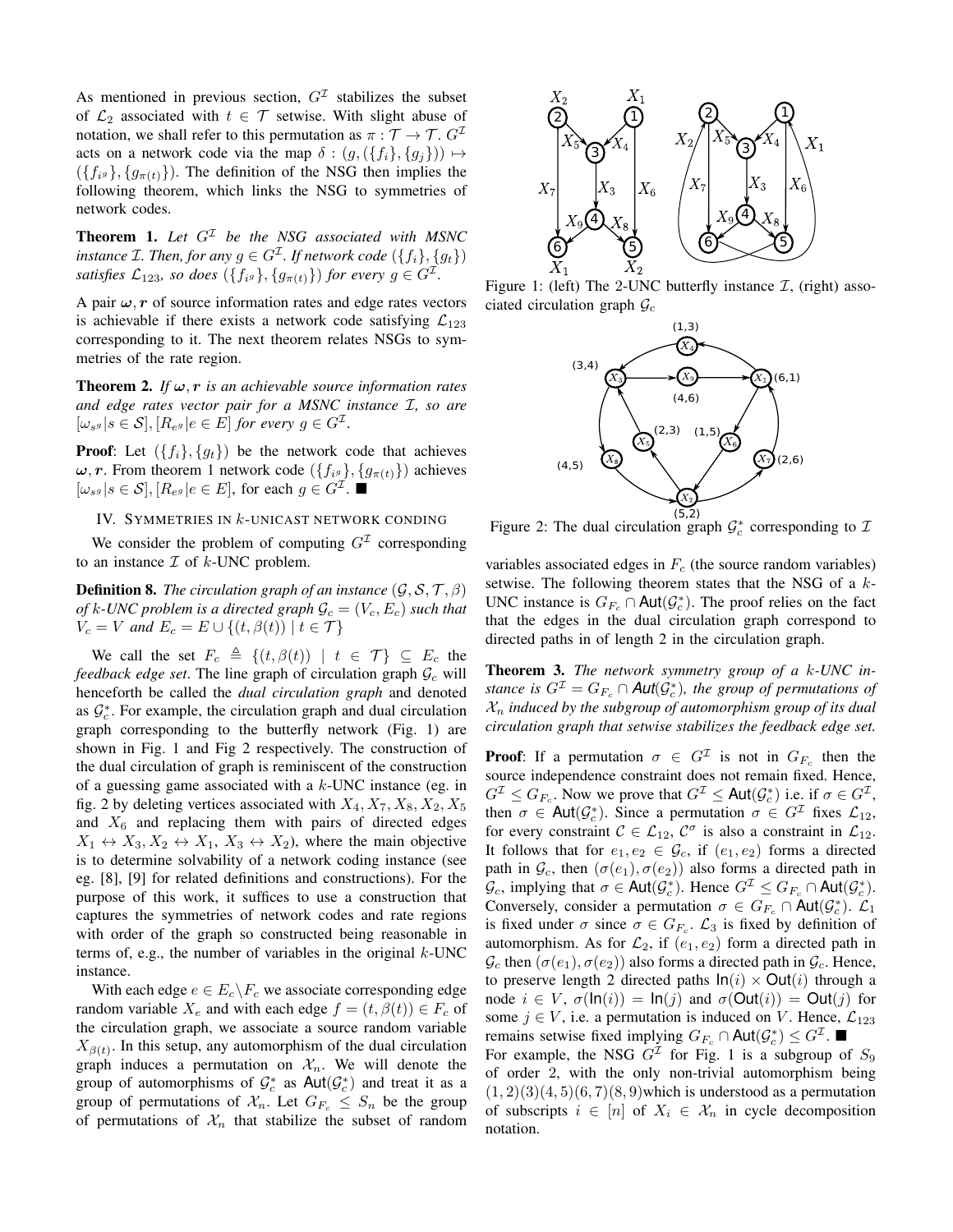#### V. SYMMETRIES IN MSNC

The characterization of NSGs for MSNC instances follows same rough procedure as that of  $k$ -UNC instances. However, it is complicated by the fact that there exist sources that are demanded by more than one sink nodes. To create the circulation graph  $\mathcal{G}_c$  from  $\mathcal{G}$  we add some new vertices and edges to G. Specifically, we add a set of vertices  $S' \triangleq \{s' \mid s \in S\}$ S}, sets of edges  $F_c \triangleq \{(t, j') | j \in \beta(t), t \in \mathcal{T}\}\)$  and  $E_{\mathcal{S}} \triangleq \{ (s', s) \mid s' \in \mathcal{S}' \text{ and } s \in \mathcal{S} \}$ 



Figure 3: M-network: an instance of MSNC problem

Definition 9. *The circulation graph of a MSNC instance is a*  $directed graph \mathcal{G}_c = (V \cup \mathcal{S}', E \cup E_{\mathcal{S}} \cup F_c).$ 

In order to characterize NSG  $G<sup>\mathcal{I}</sup>$  of a MSNC instance  $\mathcal{I}$ , we associate a random variable in  $\mathcal{X}_n$  with each eage in  $E \cup E_{\mathcal{S}}$ of the circulation graph. We do not associate any random variables with edges in  $F_c$ . Similar to  $k$ -UNC instances, the dual circulation graph of a MSNC instance is obtained as the line graph of the circulation graph and is denoted as  $\mathcal{G}_c^*$ . In this setup, we cannot directly treat Aut $(\mathcal{G}_c^*)$  as a group that permutes  $\mathcal{X}_n$ . Instead, we restrict our attention to automorphisms  $\sigma \in \text{Aut}(\mathcal{G}_c^*)$  that stabilize  $E_{\mathcal{S}}$  setwise.

**Lemma 1.** *If*  $G \leq \text{Aut}(\mathcal{G}_c^*)$  stabilizes  $E_{\mathcal{S}}$  setwise then it also *stabilizes*  $F_c$  *and*  $E$  *setwise.* 

**Proof:** Let  $\sigma(u, v) = (w, z)$  for  $(u, v), (w, z) \in E_{\mathcal{S}}, \sigma \in G$ and let  $(d, u) \in F_c$ . Then,  $\sigma(d, u) = (d', w) \in F_c$  for some sink node  $d' \in \mathcal{T}$ , in order to preserve directed path  $(d, u, v)$ . As an implication,  $E$  is also setwise stabilized.

From lemma 1,  $E \cup E_{\mathcal{S}}$  is setwise fixed by such G. Thus,



Figure 4: Circulation graph  $\mathcal{G}_c$  corresponding to M-network. Edges in  $E_{\mathcal{S}}$  are green while edges in  $F_c$  are red

any member of automorphism group of the dual circulation graph that setwise stabilizes  $E<sub>S</sub>$  *induces* a permutation on  $\mathcal{X}<sub>n</sub>$ . The set of all such induced permutations forms a group. We denote this group as  $G_{E,s}$  which can now be treated as a group of permutations of  $\mathcal{X}_n$ . Alternatively,  $G^{\mathcal{I}}$  can be treated as a group of permutations of  $E \cup E_{\mathcal{S}}$ .

**Lemma 2.** *Every*  $\sigma \in G^{\mathcal{I}}$  *induces a permutation on*  $V \cup S'$ *, that stabilizes*  $S'$  *and*  $T$  *setwise.* 

**Proof:** A  $\sigma \in G^{\mathcal{I}}$  stabilizes set of source random variables setwise. Hence, if a constraint C is associated with  $t \in \mathcal{T}$ then,  $C^{\sigma}$  must also be associated with some  $t' \in \mathcal{T}$  (although  $t = t'$  is possible). Secondly, since  $S' = {\text{tail}(e) \mid e \in E_{\mathcal{S}}},$ i.e. it contains nodes that are tails of edges associated with source random variables, a permutation is induced on  $S'$ . As for  $V \setminus (S' \cup T)$ , the permutation can be constructed from the permutation of  $\mathcal{L}_2$  brought about by  $\sigma$ . We now show that NSG  $G<sup>\mathcal{I}</sup>$  is same as  $G_{E_S}$ .

Theorem 4. *The network symmetry group of a MSNC instance is the group of permutations induced onto*  $E \cup E_S$  *by the*  $subgroup of$   $Aut(G_c^*)$  *that stabilizes*  $E_S$  *setwise.* 

Proof: Since we associated random variables with each edge in  $E \cup E_S$ , a permutation of  $\mathcal{X}_n$  induces a permutation of  $E \cup E_S$ . If a permutation induced on  $E \cup E_S$  by  $\sigma \in G<sup>T</sup>$  does not stabilize  $E<sub>S</sub>$  setwise, then source independence constraint does not remain fixed under such a permutation, contradicting the fact that  $\sigma \in G^{\mathcal{I}}$ . We now show that every permutation of  $E_S \cup E$  induced by  $\sigma \in G^{\mathcal{I}}$ , is also induced by some  $\sigma' \in$ Aut $(\mathcal{G}_c^*)$  that stabilizes  $E_{\mathcal{S}}$  setwise, by explicitly constructing one such  $\sigma' \in \text{Aut}(\mathcal{G}_c^*)$ . From lemma 2 we know that  $\sigma \in \mathcal{G}^{\mathcal{I}}$ induces a permutation of  $S'$  in addition to permutation of the set  $\mathcal{T} \subset V$  of sink nodes. We will refer to it as  $\sigma(s')$  and  $\sigma(d)$ for  $s' \in S'$  and  $d \in \mathcal{T}$  respectively.

$$
\sigma'(u,v) = \begin{cases} \sigma(u,v) & \text{if } (u,v) \in E_S \cup E \\ (\sigma(u), \sigma(v)) & \text{if } (u,v) \in F_c. \end{cases}
$$
 (6)

Since  $\sigma$  preserves  $\mathcal{L}_2$ , for  $e_1, e_2 \in E \cup F$ , if  $(e_1, e_2)$  forms a directed path in  $\mathcal{G}_c$ , then  $(\sigma'(e_1), \sigma'(e_2))$  also forms a directed path in  $\mathcal{G}_c$ . The remaining directed paths of type  $(d, s', s), d \in \mathcal{T}, s' \in \mathcal{S}', s \in \mathcal{S}$  are preserved by construction of  $\sigma'$ . Hence,  $\sigma' \in \text{Aut}(\mathcal{G}_c^*)$ . Conversely, we must show that  $\mathcal{L}_{123}$  is stabilized setwise under action of  $G_{E_{\mathcal{S}}}$ . By definition,  $G_{E,s}$  fixes the source independence constraint and stabilizes  $\mathcal{L}_1$ . As for  $\mathcal{L}_2$ , if  $\sigma \in G_{E_S}$  and  $(e_1, e_2)$  form a directed path in  $\mathcal{G}_c$  for  $e_1, e_2 \in E \cup E_{\mathcal{S}}$ , then  $(\sigma(e_1), \sigma(e_2))$  also forms a directed path in  $\mathcal{G}_c$ . Hence, to preserve length 2 directed paths  $\textsf{In}(i) \times \textsf{Out}(i)$  through a node  $i \in V$ ,  $\sigma(\textsf{In}(i)) = \textsf{In}(j)$  and  $\sigma(\text{Out}(i)) = \text{Out}(j)$  for some  $j \in V$ , i.e. a permutation is induced on V. Thus,  $\mathcal{L}_2$  is stabilized setwise. By Lemma 1,  $\mathcal{L}_3$  is also stabilized setwise. Hence  $\sigma \in G^{\mathcal{I}}$ . . For example, for the M-network in Fig. 3, the subgroup of the automorphism group of the dual circulation graph of the circulation graph in Fig. 4 that stabilizes  $E<sub>S</sub>$ , is a subgroup of  $S_{32}$  of order 8 with 3 generators. To help visualize: the cycle decomposition of the permutations of the set of (subscripts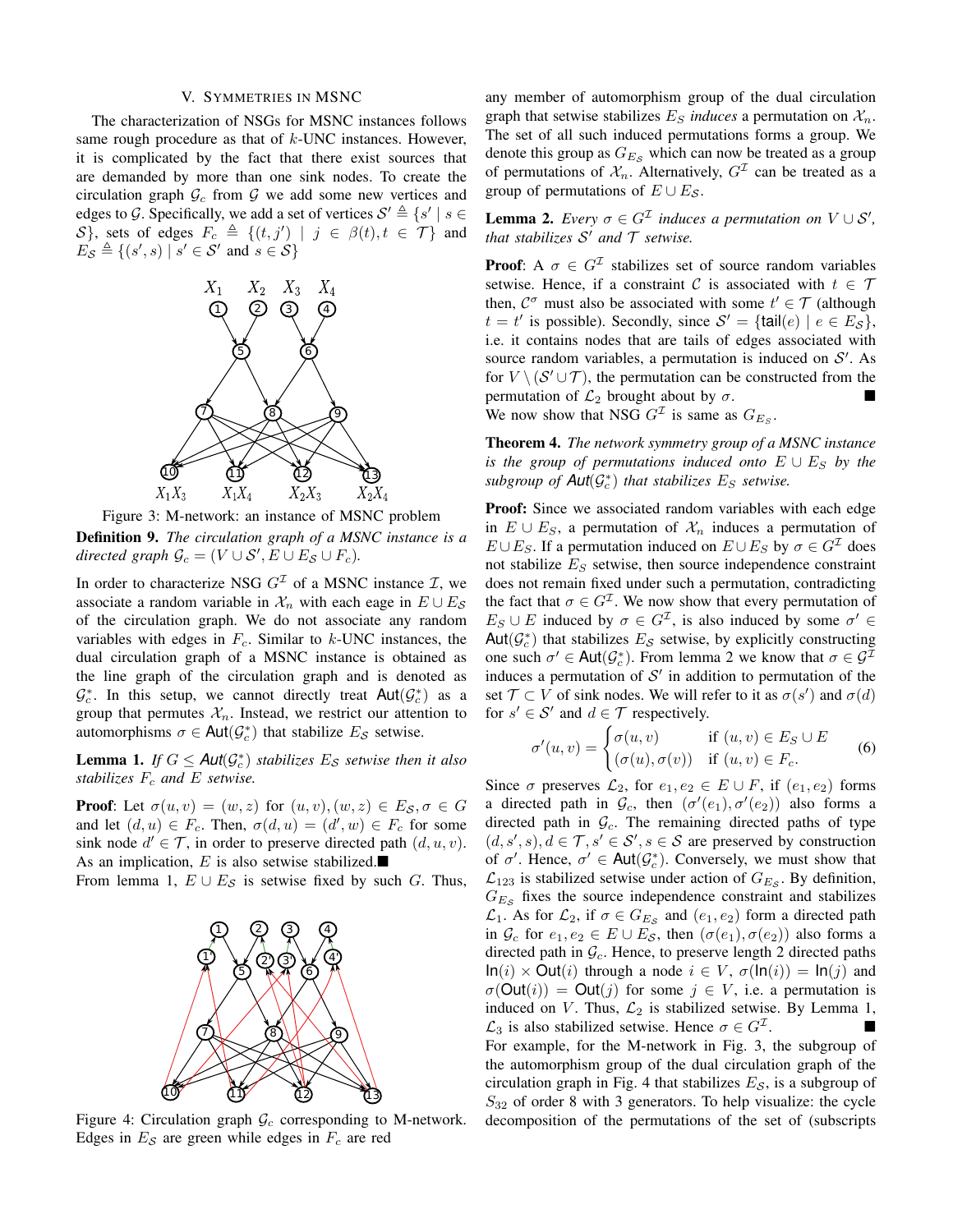of) source random variables induced by the generators are:  $(1, 3)(2, 4), (3, 4),$  and  $(1, 2)$ .

# VI. COMPUTING  $\mathsf{AUT}(\mathcal{G}_c^*)$

Several software tools can be utilized to follow the method presented in this paper for computing the network symmetry group based on stabilizer subgroups of automorphism groups of graphs. One of the first softwares successful in practice for computing automorphism groups of (di)graphs is McKay's nauty [10] (No AUTomorphisms, Yes?). The underlying algorithm essentially performs canonical labeling of the given (di)graph and as a byproduct, automorphism group is computed. McKay's algorithm is based on partition refinement and traversal of a search tree, where each node of the tree corresponds to an ordered partition of the vertices of the graph while leaves correspond to discrete partitions (where each block is a singleton) of vertices. This structure readily allows us to start with pre-defined partition of vertices of the graph that the resultant group of automorphisms must respect. This is useful for computing stabilizer subgroups of  $\textsf{Aut}(\mathcal{G}_c^*)$  eg. subgroup that stabilizes feedback edge set in case of  $k$ -UNC instances and the subgroup that stabilizes  $E<sub>S</sub>$  in case of MSNC instances. Several improvements on the basic algorithm can be found in literature and are implemented as saucy [?], Bliss [?] and Traces [10]. For computing network symmetry groups of butterfly network and M-network, we used SAGE [11] which makes use of an implementation of McKay's algorithm called N.I.C.E (Nice Isomorphism Check Engine) by Miller [12]. For computing network symmetry groups of butterfly network and M-network, we used SAGE [11] which makes use of an implementation of McKay's algorithm called N.I.C.E (Nice Isomorphism Check Engine) by Miller [12].

## VII. CONCLUSION & APPLICATIONS OF NSGS

In this paper we introduced the network symmetry group for a network coding problem, showed how to compute it using graph automorphism algorithms, and linked it with symmetries in the rate region and its network codes. In this final section of the paper, we discuss some directions for future work that demonstrate the utility of the NSG in applications.

Knowledge of the symmetry groups of polyhedra, which are specified as a subgroup of  $S_d$  or general linear group  $GL(\mathbb{R}, d)$ for a polyhedron  $P \subseteq \mathbb{R}^d$ , can be used to substantially reduce the complexity of solving linear programs (LPs) (see [13], [14]). The main result in [14] states that the solution of a symmmetric LP exists in a lower dimensional polyhedral subset of the given polyhedron, specifically those points in  $P$ that are fixed (i.e. they map to themselves) under the action of the symmetry group of  $\overline{P}$  on  $\mathbb{R}^d$ . Furthermore, symmetry can be exploited in polyhedral representation conversion [15]. NSGs can be interpreted as a subgroup of  $S_{2n+n-1}$  acting on  $\mathcal{H}'_n$  by permuting the standard basis vectors. By definition, for both  $k \in \{\text{In}, \text{Out}\}\$  the NSG stabilizes  $\Gamma_n^k \cap \mathcal{L}_{123}^{\cap}$  setwise, provided the selected  $\Gamma_n^k$ , like  $\Gamma_n^*$ , is setwise invariant under permutation of  $\mathcal{X}_n$ . Owing to this and the action it also induces on  $\omega$ , r the NSG is a polyhedral symmetry group of both cones (before and after projection) in the projection. For a detailed discussion of the exploitation of knowledge of the NSG for computing polyhedral bounds on rate regions, see [16].

Given the network symmetry group  $G^{\mathcal{I}}$ , let  $\Sigma_p$  be the subgroup of  $S_n$  that setwise stabilizes each block in the partition p of  $\mathcal{X}_n$  which corresponds to the orbits of  $G^{\mathcal{I}}$  on  $\mathcal{X}_n$ . Chen and Yeung [6] considered the action of  $\Sigma_p$  on  $\mathcal{H}_n$  and defined the partition symmetrical entropy function region  $(\Psi_p^*)$  and polymatroidal region  $(\Psi_p)$  which are those points in the respective regions that are fixed under the action of  $\Sigma_p$ . Similar regions ( $\Psi^*_{\mathcal{I}}$  and  $\Psi_{\mathcal{I}}$  resp.) can be defined corresponding to  $G^{\mathcal{I}} \leq \Sigma_p$  as can  $\Psi_p^k$  and  $\Psi_{\mathcal{I}}^k$  from  $\Gamma_n^k$  for  $k \in \{\text{In}, \text{Out}\}.$  When it comes to network coding applications, usually  $G^{\mathcal{I}} < \Sigma_p$ , which means that there are group elements in  $\Sigma_p$  which do not leave the constraints  $\mathcal{L}_{123}$  fixed. This occurs, for instance, in both networks in Fig. 1 and Fig. 3. In these instances, even though the groups  $G<sup>\mathcal{I}</sup>$  and  $\Sigma_p$  induce the same partition  $p$  of  $\mathcal{X}_n$ , and hence are associated with the same fixed subspace  $Fix_{G}(\mathbb{R}^{|\mathcal{X}_n|}) = Fix_{\Sigma_p}(\mathbb{R}^{|\mathcal{X}_n|})$  in the rate region coordinates (i.e. after projection), on the power sets, and hence in entropy coordinates (before projection),  $Fix_{G^{\mathcal{I}}}(\mathbb{R}^{|2^{\mathcal{X}_n}\setminus{\{\emptyset}\}|}) \neq Fix_{\Sigma_p}(\mathbb{R}^{|2^{\mathcal{X}_n}\setminus{\{\emptyset}\}|}).$  As such, while it is certain that  $\mathcal{R}_k \cap \text{Fix}_{\Sigma_p}(\mathbb{R}^{|\tilde{\mathcal{X}}_n|}) = \text{proj}_{\omega, r} \Psi^k_{\mathcal{I}} \cap \mathcal{L}_{123}^{\cap}$ , in general it will be possible that  $\mathcal{R}_k \cap \text{Fix}_{\Sigma_p}(\mathbb{R}^{|\mathcal{X}_n|}) \supsetneq \text{proj}_{\omega, r} \Psi_p^k \cap \mathcal{L}_{123}^{\cap}$ . This is the reason why it is the NSG  $G<sup>\mathcal{I}</sup>$  and its fixed subspace of the entropy region  $\Psi_{\mathcal{I}}^k$ , rather than  $\Psi_p^k$ , that is the appropriate notion of entropy region symmetry when it comes to network codes, for  $k \in \{\text{In}, \text{Out}\}.$ 

For instance, for the butterfly network in Fig. 1, the dimension of  $\Psi_p$  is  $3^4 \times 2 = 162$  (see [6]) while the dimension of  $\Psi_{\mathcal{I}}$  is  $\frac{1}{2}(511 + 31) = 271$ , by observing in Burnside's lemma that the only non-empty subsets of  $\mathcal{X}_n$  fixed under  $(1, 2)(3)(4, 5)(6, 7)(8, 9)$  are the ones that can be obtained as union of some collection of blocks in the partition  $p$ .

Finally, NSGs are useful in algorithms for isomorph free exhaustive generation [17] of network codes, enhancing e.g. [4], as they can be exploited to list only those codes that are different up to these additional known symmetries.

## ACKNOWLEDGMENTS

NSF support under CCF-1016588 and CCF-1421828 is gratefully acknowledged.

#### **REFERENCES**

- [1] X. Yan, R.W. Yeung, and Zhen Zhang. An implicit characterization of the achievable rate region for acyclic multisource multisink network coding. *IEEE Trans. on Inform. Theory*, 58(9):5625–5639, 2012.
- [2] Congduan Li, John MacLaren Walsh, Steven Weber. A computational approach for determining rate regions and codes using entropic vector bounds. In *50th Annual Allerton Conference on Communication, Control and Computing*, October 2012.
- [3] Congduan Li, J. Apte, J.M. Walsh, and S. Weber. A new computational approach for determining rate regions and optimal codes for coded networks. In *Int. Symp. Network Coding (NetCod)*, 2013.
- [4] Jayant Apte, Congduan Li, and John MacLaren Walsh. Algorithms for Computing Network Coding Rate Regions via Single Element Extensions of Matroids. In *IEEE International Symposium on Information Theory (ISIT 2014)*, pages 2306–2310, July 2014.
- [5] Congduan Li, Steven Weber, and John MacLaren Walsh. On Multilevel Diversity Coding Systems. submitted on July 21, 2014.
- [6] Qi Chen and Raymond W. Yeung. Partition-symmetrical entropy functions. *CoRR*, abs/1407.7405, 2014.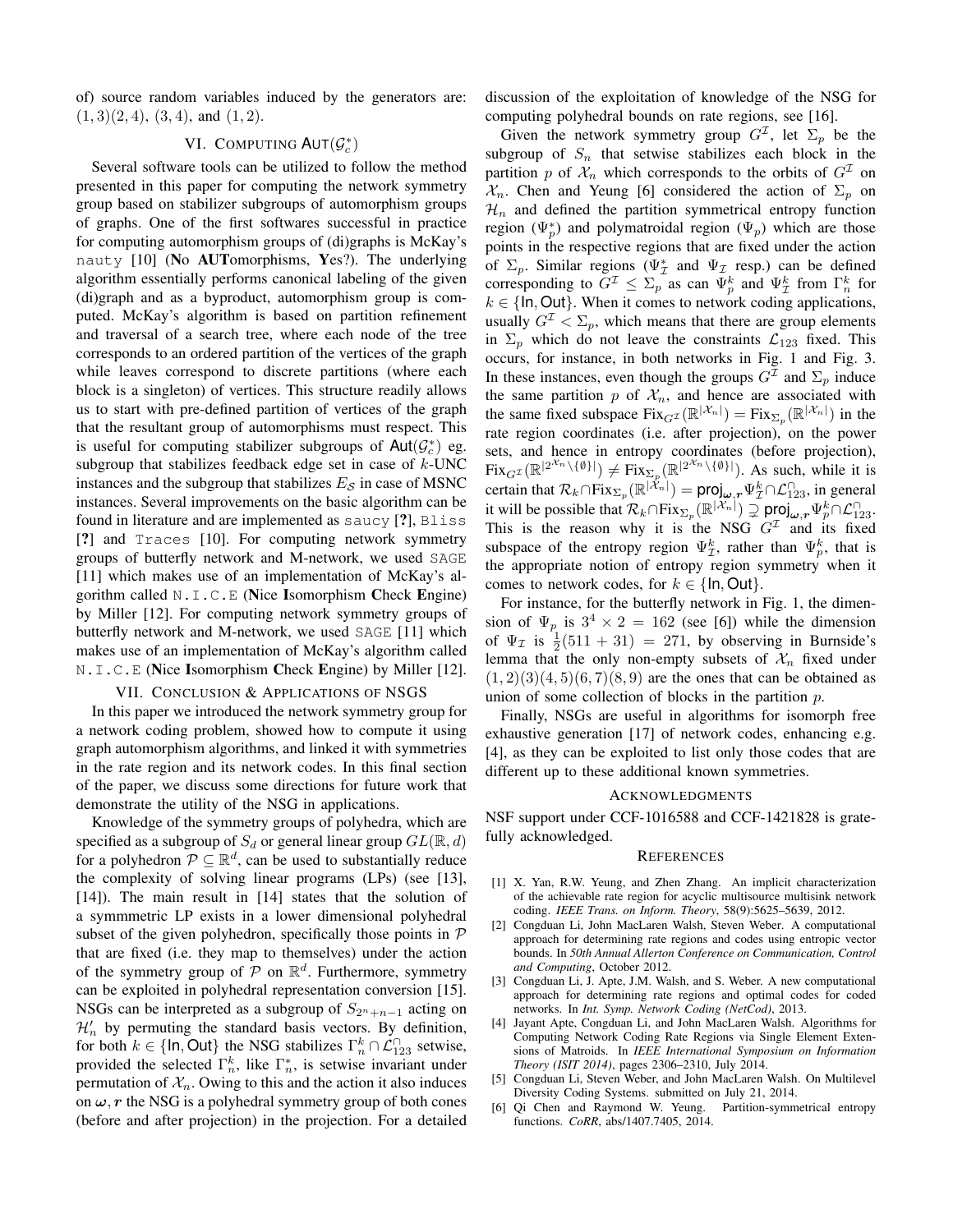- [7] J.L. Gross and J. Yellen. *Graph Theory and Its Applications, Second Edition*. CRC Press, 2006.
- [8] S. Riis. Information flows, graphs and their guessing numbers. In *Modeling and Optimization in Mobile, Ad Hoc and Wireless Networks, 2006 4th International Symposium on*, pages 1–9, April 2006.
- [9] M. Gadouleau and S. Riis. Graph-theoretical constructions for graph entropy and network coding based communications. *Information Theory, IEEE Transactions on*, 57(10):6703–6717, Oct 2011.
- [10] B. D. McKay and A. Piperno. Practical graph isomorphism, II. *Journal of Symbolic Computation*, 60:94 – 112, 2013.
- [11] William Stein and David Joyner. Sage: System for algebra and geometry experimentation. *ACM SIGSAM Bulletin*, 39:61 – 64, 2005.
- [12] Robert Miller. N.I.C.E. Nice (as in open source) Isomorphism Check Engine, 2007. http://sage.math.washington.edu/tmp/sage-2.8.12.alpha0/doc/ref/ref.html.
- [13] Richard Bödi, Katrin Herr, and Michael Joswig. Algorithms for highly symmetric linear and integer programs. *Mathematical Programming*, 137(1-2):65–90, 02 2013.<br>[14] K. Herr R. Bödi. Sy
- Symmetries in linear and integer programs. arXiv:0908.3329 [math.CO], 2009.
- [15] David Bremner, Mathieu Dutour Sikirić, and Achill Schürmann. Polyhedral representation conversion up to symmetries, 2009.
- [16] Jayant Apte and John MacLaren Walsh. Exploiting Symmetry in Computing Polyhedral Bounds on Network Coding Rate Regions. In *Int. Symp. Network Coding (NetCod)*, June 2015. to appear.
- [17] Brendan D. McKay. Isomorph-free exhaustive generation. *J. Algorithms*, 26(2):306–324, February 1998.
- [18] R. W. Yeung. *Information Theory and Network Coding*. Springer, 2008.
- [19] T. Rehn. Polyhedral description conversion up to symmetries. Master's thesis, Universität Magdeburg, November 2010.
- [20] Volker Kaibel and Alexander Schwartz. On the complexity of polytope isomorphism problems. *Graphs and Combinatorics*, 19(2):215–230, 2003.
- [21] J. Apte, Congduan Li, and J.M. Walsh. Algorithms for computing network coding rate regions via single element extensions of matroids. In *Information Theory (ISIT), 2014 IEEE International Symposium on*, pages 2306–2310, June 2014.
- [22] RT Rockefeller. *Convex Analysis.* Princeton Univ. Press, Princeton, NJ, 1970.
- [23] G.M. Ziegler. *Lectures on Polytopes*. Graduate Texts in Mathematics. Springer-Verlag, 1995.
- [24] Rehn, T., Schürmann A. *SymPol Manual*. 0.1 edition.

## APPENDIX A

## ADDITIONAL EXAMPLES

The three generators of subgroup of  $\text{Aut}(\mathcal{G}_c^*)$  that setwise stabilizes  $E_{\mathcal{S}}$  for M-network, written as permutations of edges of circulation graph associated with M-network are:

$$
g_1 = ((10, 1'), (10, 3'))((11, 1'), (12, 3'))((11, 4'), (12, 2'))((13, 2'), (13, 4'))((1', 1), (3', 3))((2', 2), (4', 4))((1, 5), (3, 6))((2, 5), (4, 6))((5, 7), (6, 9))((5, 8), (6, 8))((7, 10), (9, 10))((7, 11), (9, 12))((7, 12), (9, 11))((7, 13), (9, 13))((8, 11), (8, 12))
$$
g_2 = ((10, 1'), (11, 1'))((10, 3'), (11, 4'))((12, 2'), (13, 2'))((12, 3'), (13, 3'))((3', 3), (4', 4))((3, 6), (4, 6))((7, 10), (7, 11))((7, 12), (7, 13))((8, 10), (8, 11))((8, 12), (8, 13))((9, 10), (9, 11))((9, 12), (9, 13))
$$
g_3 = ((10, 1'), (12, 2'))((10, 3'), (12, 3'))((11, 1'), (13, 2'))((11, 4'), (13, 4'))((1', 1), (2', 2))((1, 5), (2, 5))((7, 10), (7, 12))((7, 11), (7, 13))((8, 10), (8, 12))((8, 11), (8, 13))((9, 10), (9, 12))((9, 11), (9, 13))
$$
$$
$$



Figure 6: Circulation graph corresponding to symmFano (subscripts of variables associated with edges in red)

The network symmetry group of 3-UNC instance symm-Fano (a symmetric version of the Fano network) is of order 2 with the only non-trivial automorphism being

$$
g_1 = ((12, 3), (14, 1))((1, 4), (3, 5))((1, 8), (3, 9))((1, 12), (3, 14))((2, 4), (2, 5))((4, 6), (5, 7))((6, 8), (7, 9))((6, 9), (7, 8))((6, 12), (7, 14))((8, 10), (9, 11))((10, 12), (11, 14))((10, 13), (11, 13))(8)
$$

## APPENDIX B SPECIAL CASES: I-DSC

The symmetry results in this section pertain to a superclass of MDCS [5], [18] that is obtained when we relax the priorities on sources and restrictions on the access structure. We call these instances *relaxed* MDCS or I-DSC.

(7) *variables,* E, D *are sets indexing the encoders and decoders,*Definition 10. *An I-DSC instance is described by the tuple* (k, E, D, R, β) *where* k *is the number of source random*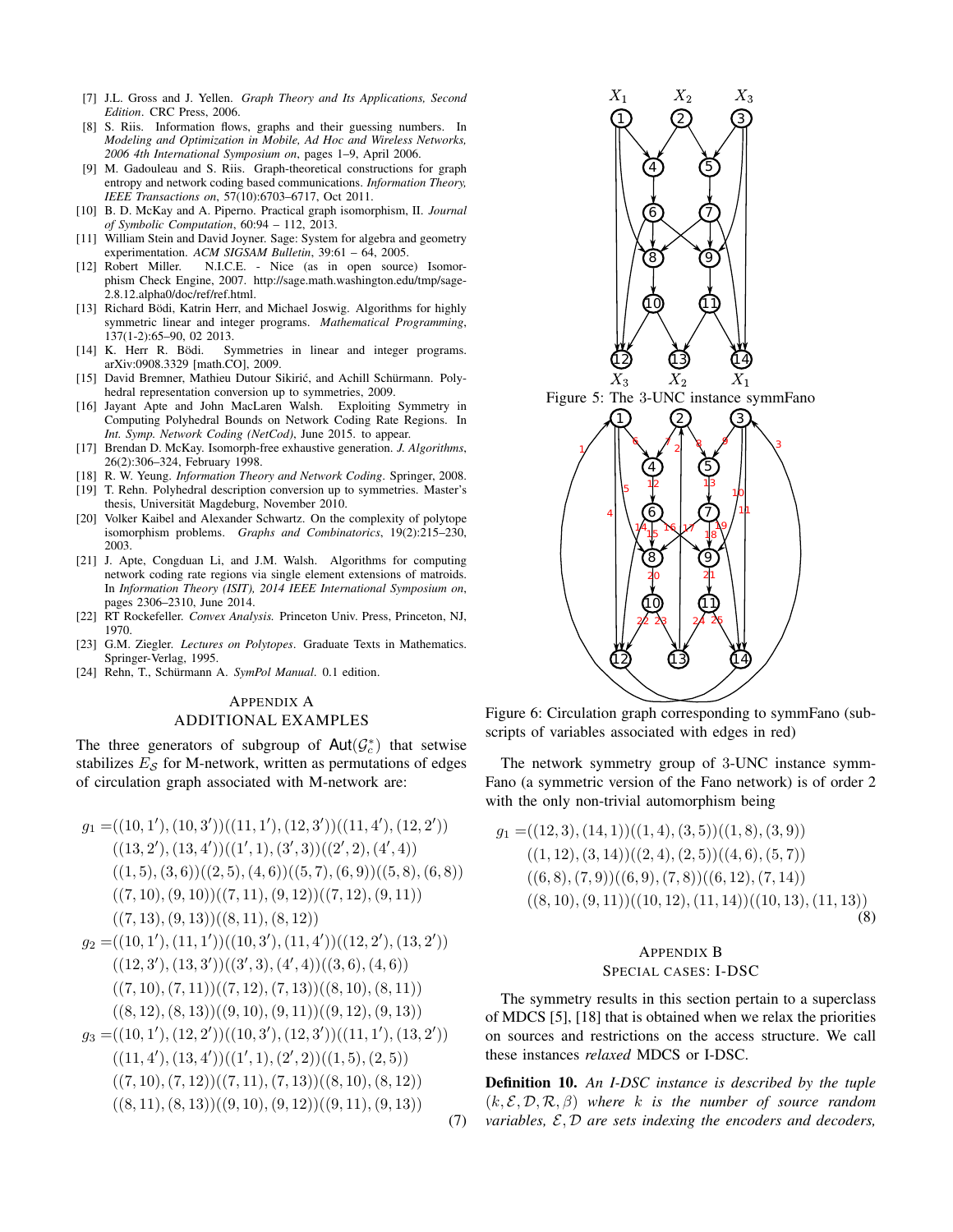*relation*  $\mathcal{R} \subseteq \mathcal{E} \times \mathcal{D}$  *gives the access structure and*  $\beta(d) \subseteq$  $[k], d \in \mathcal{D}$  giving decoder demands.

We assume the sets  $[k], \mathcal{E}$  and  $\mathcal{D}$  to be disjoint. Now we define the circulation graph for I-DSC. Let  $V \triangleq [k] \cup$  $\{s\} \cup \mathcal{E} \cup \mathcal{D}$ . Let  $E_{\mathcal{S}} \triangleq \{(i, s) | i \in [k]\}$  be the source edge set,  $E_{\mathcal{E}} \triangleq \{(s, e), e \in \mathcal{E}\}\$ be the encoder edge set,  $E_{\mathcal{R}} \triangleq \{ (e, d) \mid (e, d) \in \mathcal{R} \}$  be the access edge set and  $E_{\mathcal{F}} \triangleq \{ (d, i) \mid i \in \beta(d), d \in \mathcal{D} \}$  be the feedback edge set. Let  $E \triangleq E_{\mathcal{S}} \cup E_{\mathcal{E}} \cup E_{\mathcal{R}} \cup E_{\mathcal{D}}$ . The circulation graph for an I-DSC instance is then  $\mathcal{G}_c \triangleq (V, E)$ . We associate a random variable  $X_i$  with edge  $(i, s), i \in [k]$  and a random variable  $U_e$  with edge  $(s, e), e \in \mathcal{E}$ . Let  $\mathcal{X}_n \triangleq \{X_i \mid i \in [k]\} \cup \{U_e \mid e \in \mathcal{E}\}.$ The network constraints in I-DSC are defined in the same manner as the MDCS instances. We classify them into sets  $\mathcal{L}_1$ , which contains the source independence constraint,  $\mathcal{L}_2$ , which contains the encoding constraints and the decoding constraints and  $\mathcal{L}_3$ , which contains the rate constraints. Note that each encoding constraint is associated with an encoder and each decoding constraint is associated with a decoder. The dual circulation graph  $\mathcal{G}_c^*$  of an I-DSC instance is the line graph of its circulation graph. In this setup, an automorphism of the dual circulation of graph induces a permutation on  $\mathcal{X}_n$ . Denote the subgroup of  $\mathsf{AUT}(\mathcal{G}_c^*)$  that stabilizes  $E_{\mathcal{S}}$  setwise



Figure 7: An I-DSC instance  $\mathcal I$ 

as  $G_{E_{\mathcal{S}}}$ . Note that  $G_{E_{\mathcal{S}}}$  stabilizes  $E_{\mathcal{E}}$ ,  $E_{\mathcal{R}}$  and  $E_{\mathcal{F}}$  setwise. Hence  $\sigma(E_{\mathcal{S}} \cup E_{\mathcal{E}}) = E_{\mathcal{S}} \cup E_{\mathcal{E}}$ . This, along with the fact that members of  $G_{E,s}$  must preserve length 2 directed paths, imply following lemma.

**Lemma 3.** *Every*  $\sigma \in G_{E_{\mathcal{S}}}$  *induces a permutation on V that stabilizes*  $\mathcal{E}, \mathcal{D} \subseteq V$  *setwise.* 

Theorem 5 gives characterization of network symmetry groups

**Theorem 5.** *The network symmetry group*  $G<sup>\mathcal{I}</sup>$  *of an I-DSC instance*  $\mathcal I$  *is the group of permutations of*  $\mathcal X_n$  *induced by the* subgroup of  $\mathsf{AUT}(\mathcal{G}_c^*)$  that stabilizes the source edge set  $E_{\mathcal{S}}$ *setwise.*

**Proof:** Let  $\sigma'$  be a permutation induced on  $\mathcal{X}_n$  by a  $\sigma \in G_{E_{\mathcal{S}}}$ . Set of source random variables is stabilized setwise since  $E_{\mathcal{S}}$ is stabilized setwise, fixing the source independence constraint. The set of encoding constraints is stabilized setwise since  $E_{\mathcal{E}}$ 

is stabilized setwise, i.e. an encoding constraint for  $U_{e_1}, e_1 \in \mathcal{E}$ maps to encoding constraint for  $U_{e_2}, e_2 \in \mathcal{E}$ , since  $\sigma$  stabilizes  $E_{\mathcal{E}}$  and  $E_{\mathcal{S}}$  setwise. A decoding constraint associated with a decoder  $d \in \mathcal{D}$  can be written in general form  $h_{X\cup Y} = h_X$ where  $X \subseteq S$  and  $Y \subseteq \mathcal{E}$  where X is the set of encoders accessed by  $d$  and  $Y$  is the set of sources demanded by  $d$ . Let  $X^{\sigma'} = \sigma'(X)$  and  $Y^{\sigma'} = \sigma'(Y)$ . From lemma 3,  $X^{\sigma'}$  is the set of encoders accessed by some decoder  $d' \in \mathcal{D}$  while  $Y^{\sigma'}$ is the set of sources demanded by  $d'$ . Hence  $\mathcal{L}_2$  is stabilized setwise by  $\sigma'$ .  $\mathcal{L}_3$  is also stabilized setwise by  $\sigma'$  since  $E_{\mathcal{S}} \cup E_{\mathcal{E}}$ is stabilized setwise by  $\sigma$ .

Conversely, consider a  $\sigma \in G^{\mathcal{I}}$ . It induces a permutation on  $E_{\mathcal{S}} \cup E_{\mathcal{E}}$  via the association of random variables with edges we described, which we also refer to as  $\sigma$ . Since  $\sigma$  stabilizes  $\mathcal{L}_1$  setwise,  $\sigma(E_{\mathcal{S}}) = E_{\mathcal{S}}$  and  $\sigma(E_{\mathcal{E}}) = E_{\mathcal{E}}$ . Furthermore, a permutation on  $V_S$ ,  $V_{\mathcal{E}}$  and  $V_D$  is induced via the permutation of sources and the permutation of encoding and decoding constraints respectively that is brought about by  $\sigma$ , which we refer to as  $\sigma$  as well. We explicitly construct an automorphism σ' of  $\mathcal{G}_c^*$  that stabilizes  $E_S$  setwise and induces σ as follows:

$$
\sigma'(u,v) = \begin{cases}\n\sigma(u,v) & \text{if } (u,v) \in E_S \cup E_{\mathcal{E}} \\
(\sigma(u), \sigma(v)) & \text{if } (u,v) \in E_{\mathcal{R}} \\
(\sigma(u), \sigma(v)) & \text{if } (u,v) \in E_{\mathcal{D}}.\n\end{cases}
$$
\n(9)

First note that  $\sigma'(u, v) = (\sigma(u), \sigma(v)) \in E_{\mathcal{R}}$  for  $(u, v) \in E_{\mathcal{R}}$ , since  $\sigma$  stabilizes the set of encoding constraints setwise i.e. decoder  $\sigma(v)$  has access to encoder  $\sigma(u)$ . Similarly,  $\sigma'(u, v) \in E_{\mathcal{D}}$  for  $(u, v) \in E_{\mathcal{D}}$ . Hence,  $\sigma'$  is indeed a permutation of the set of edges E of  $\mathcal{G}_c$ . If  $\sigma'(d) = d'$  for some  $d, d' \in \mathcal{D}$ , the length 2 directed paths of type  $(s, e, d), e \in \mathcal{E}$ is preserved as  $\sigma'(e) = e'$  s.t.  $e' \in \beta(d')$  in order to preserve decoding constraint associated with  $d$ . Similarly, directed paths of type  $(e, d, i), e \in \mathcal{E}, d \in \mathcal{D}, i \in [k]$  are preserved due to preservation of  $\mathcal{L}_3$  by  $\sigma'$ . Finally, directed paths of type  $(i, s, e), i \in [k], e \in \mathcal{E}$  are preserved by construction.



Figure 8: The circulation graph for I-DSC  $I$ **Corollary 1.** The network symmetry group  $G<sup>\perp</sup>$  of a MDCS *instance*  $\mathcal I$  *is the group of permutations of*  $\mathcal X_n$  *induced by the*  $subgroup$  of  $\mathsf{AUT}(\mathcal{G}_c^*)$  that stabilizes the source edge set  $E_\mathcal{S}$ *pointwise.*

## APPENDIX C

#### SPECIAL CASES: REGENERATING I-DSC

In this section we consider a generalization I-DSC which is a superclass containing several problems in literature concern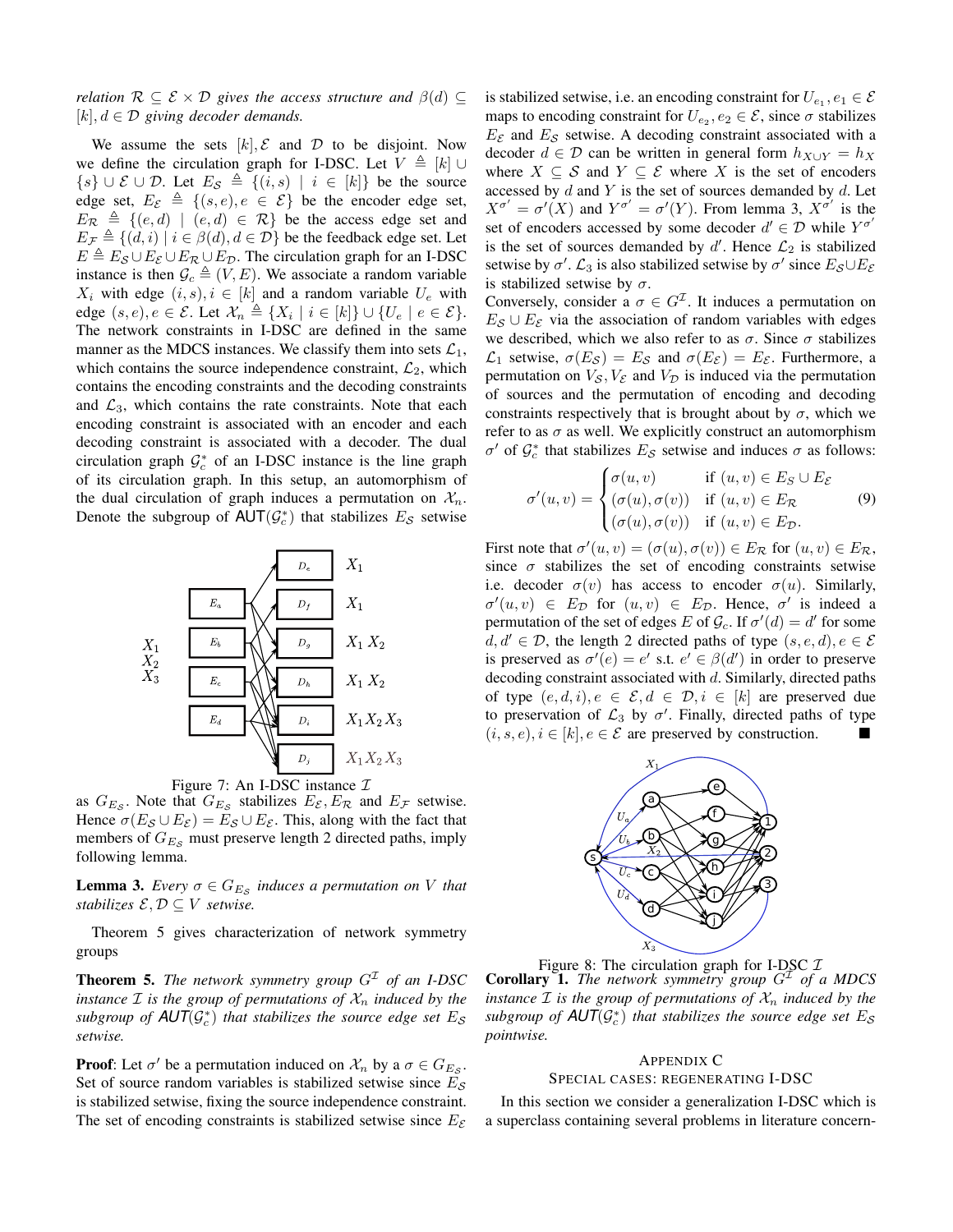ing regeneration in distributed storage systems such as exact repair (considered by Shah et al. and Tian), multi-source exact repair (Considered by Apte et al), MDC-R (considered by Tian and Liu). Regenerating I-DSC allows arbitrary decoder access and repair access with or without priorities enforced on the sources.

Definition 11. *A regenerating I-DSC instance* I *is described by the tuple*  $(k, \mathcal{E}, \mathcal{D}, \mathcal{D}', \mathcal{R}, \mathcal{R}', \beta, \gamma)$  where k is the number *of source random variables,*  $\mathcal{E}, \mathcal{D}$  *and*  $\mathcal{D}'$  *are sets indexing the encoders, decoders and repair decoders, relations*  $R \subseteq \mathcal{E} \times \mathcal{D}$ *and*  $\mathcal{R}' \subseteq \mathcal{E} \times \mathcal{D}'$  *give the access and repair access structures respectively and*  $\beta : \mathcal{D} \to 2^{[k]} \setminus \emptyset$  *and*  $\gamma : \mathcal{D}' \to \mathcal{E} \setminus \emptyset$  *giving decoder and repair decoder demands.*

Let R and R' be available through two functions  $f : \mathcal{D} \to$  $2^{\mathcal{E}} \setminus \emptyset$  and  $f' : \mathcal{D}' \to 2^{\mathcal{E}}$ . Note that if  $\gamma(d') = e \in \mathcal{E}$ then  $e \notin f'(d')$  for all  $d' \in \mathcal{D}'$ . We now define the circulation graph for regenerating I-DSC instance  $I$ . Let  $V \triangleq [k] \cup \{s\} \cup \mathcal{E} \cup \mathcal{E}' \cup \mathcal{D} \cup \mathcal{D}'$  where  $\mathcal{E}' \triangleq \{e' \mid e \in \mathcal{E}\}.$ Let  $E_{\mathcal{S}} \triangleq \{(i, s) \mid i \in [k]\}$  be the source edge set,  $E_{\mathcal{E}'} \triangleq \{(s, e'), e' \in \mathcal{E}'\}$  and  $E_{\mathcal{E}} \triangleq \{(e', e) \mid e \in \mathcal{E}\}$  be the two encoder edge sets,  $E_{\mathcal{R}} \triangleq \{(e, d) | (e, d) \in \mathcal{R}\}\$ be the access edge set,  $E_{\mathcal{R}'} \triangleq \{(e, d') | (e, d') \in \mathcal{R}'\}$  be the repair access edge set,  $E_{\mathcal{F}} \triangleq \{ (d, i) | i \in \beta(d), d \in \mathcal{D} \}$  be the feedback edge set and finally,  $E_{\mathcal{F}'} \triangleq \{ (d', e') | e \in \gamma(d'), d' \in \mathcal{D}' \}.$ Let  $E \triangleq E_{\mathcal{S}} \cup E_{\mathcal{E}} \cup E_{\mathcal{E}'} \cup E_{\mathcal{R}} \cup E_{\mathcal{R}'} \cup E_{\mathcal{F}} \cup E_{\mathcal{F}'}$ . The circulation graph for a regenerating I-DSC instance  $\mathcal I$  is then  $\mathcal{G}_c \triangleq (V, E)$ . In a regenerating I-DSC instance, there are k RVs corresponding to the sources,  $|\mathcal{E}|$  RVs corresponding to the encoded messages and  $|\mathcal{R}'|$  random variables corresponding to repair encodings giving a total of  $n = k + |\mathcal{E}| + |\mathcal{R}'|$ . The constraints associated with regenerating I-DSC are very similar to those of I-DSC. The set  $\mathcal{L}_1$  contains the source independence constraint. The set  $\mathcal{L}_2 = \bigcup_{i \in [4]} \mathcal{L}_2^i$ , where  $\mathcal{L}_2^1$  and  $\mathcal{L}_2^2$  contain the encoding and decoding constraints respectively, while sets  $\mathcal{L}_2^3$  and  $\mathcal{L}_2^4$  contain the repair encoding and repair decoding constraints. Moreover,  $|\mathcal{L}_2^1| = |\mathcal{E}|, |\mathcal{L}_2^2| = |\mathcal{D}|, |\mathcal{L}_2^3| = |\mathcal{R}'|$  and  $|\mathcal{L}_2^4| = |\mathcal{D}'|$ . Finally, the set  $\mathcal{L}_3$  contains one rate constraint per random variable. In order to obtain an automorphism group characterization of symmetries, we associate random variables with edges of  $\mathcal{G}_c$ .

With each edge  $(e, d') \in \mathcal{R}'$ , we associate a random variable  $U_{e,d'}$ , with each edge  $(i, s') \in E_{\mathcal{S}}$ , we associate a random variable  $X_i$  and with each edge  $(s, e') \in E_{\mathcal{E}}$ , we associate a random variable  $U_e$ . Let  $\mathcal{X}_n$  be set of all random variables associated with the instance. Denote by  $G_{E,s}$  The network symmetry group  $G^{\mathcal{I}}$  for a regenerating I-DSC instance  $\mathcal I$  is characterized as follows. A  $\sigma \in G_{E_{\mathcal{S}}}$  also stabilizes sets  $E_{\mathcal{X}}, \mathcal{X} \in \{ \mathcal{E}, \mathcal{R}', \mathcal{E}', \mathcal{F}, \mathcal{R}, \mathcal{F}' \}$  setwise. In this setting, every automorphism of  $\mathcal{G}_c^*$  induces a permutation on  $\mathcal{X}_n$ .

**Lemma 4.** *Every*  $\sigma \in G_{E_{\mathcal{S}}}$  *induces a permutation on V that stabilizes*  $\mathcal{E}, \mathcal{E}', \mathcal{D}, \mathcal{D}' \subseteq V$  *setwise.* 

**Theorem 6.** *The network symmetry group*  $G<sup>\mathcal{I}</sup>$  *of a regeneraing I-DSC instance*  $I$  *is the group of permutations of*  $X_n$  *induced by the subgroup of*  $\mathsf{AUT}(\mathcal{G}_c^*)$  *that stabilizes source edge set* 



Figure 10: Circulation graph  $\mathcal{G}_c$  for I-DSC-R instance  $\mathcal{I}$ 

 $E_{\mathcal{S}}$ .

**Proof:** Let  $\sigma'$  be the permutation induced on  $\mathcal{X}_n$  by  $\sigma' \in G_{E_{\mathcal{S}}}$ . Set of source random variables is stabilized setwise by  $\sigma'$ , since  $E_{\mathcal{S}}$  is stabilized setwise, fixing the source independence constraint. The set  $\mathcal{L}_2^1$  of encoding constraints is stabilized setwise since sets  $E_S$  and  $E_E$  are stabilized setwise, i.e. an encoding constraint for  $U_{e_1}, e_1 \in \mathcal{E}$  maps to encoding constraint for some  $U_{e_2}, e_2 \in \mathcal{E}$ . Set  $\mathcal{L}_2^2$  of decoding constraints is preserved by  $\sigma'$  since from lemma 4,  $\sigma$  obeys a permutation on decoders D and if  $\sigma(d_1) = d_2$  for  $d_1, d_2 \in \mathcal{D}$ , then  $\sigma'(\text{ln}(d_1)) = \text{ln}(d_2)$  and  $\sigma'(\text{Out}(d_1)) = \text{Out}(d_2)$ . Set  $\mathcal{L}_2^3$  of repair encoding constraints contains one constraint per RV  $U_{x,y}$ ,  $(x, y) \in \mathcal{R}'$  and is stabilized setwise by  $\sigma'$  since  $\sigma$  preserves length 2 directed paths of type  $(s, e'_1, e_1)$  and  $(e'_1, e_1, d')$  where  $e'_1 \in \mathcal{E}'$ ,  $e_1 \in \mathcal{E}$  and  $d' \in \mathcal{D}'$ . Set  $\mathcal{L}_2^4$  of repair decoding constraints contains one constraint per encoder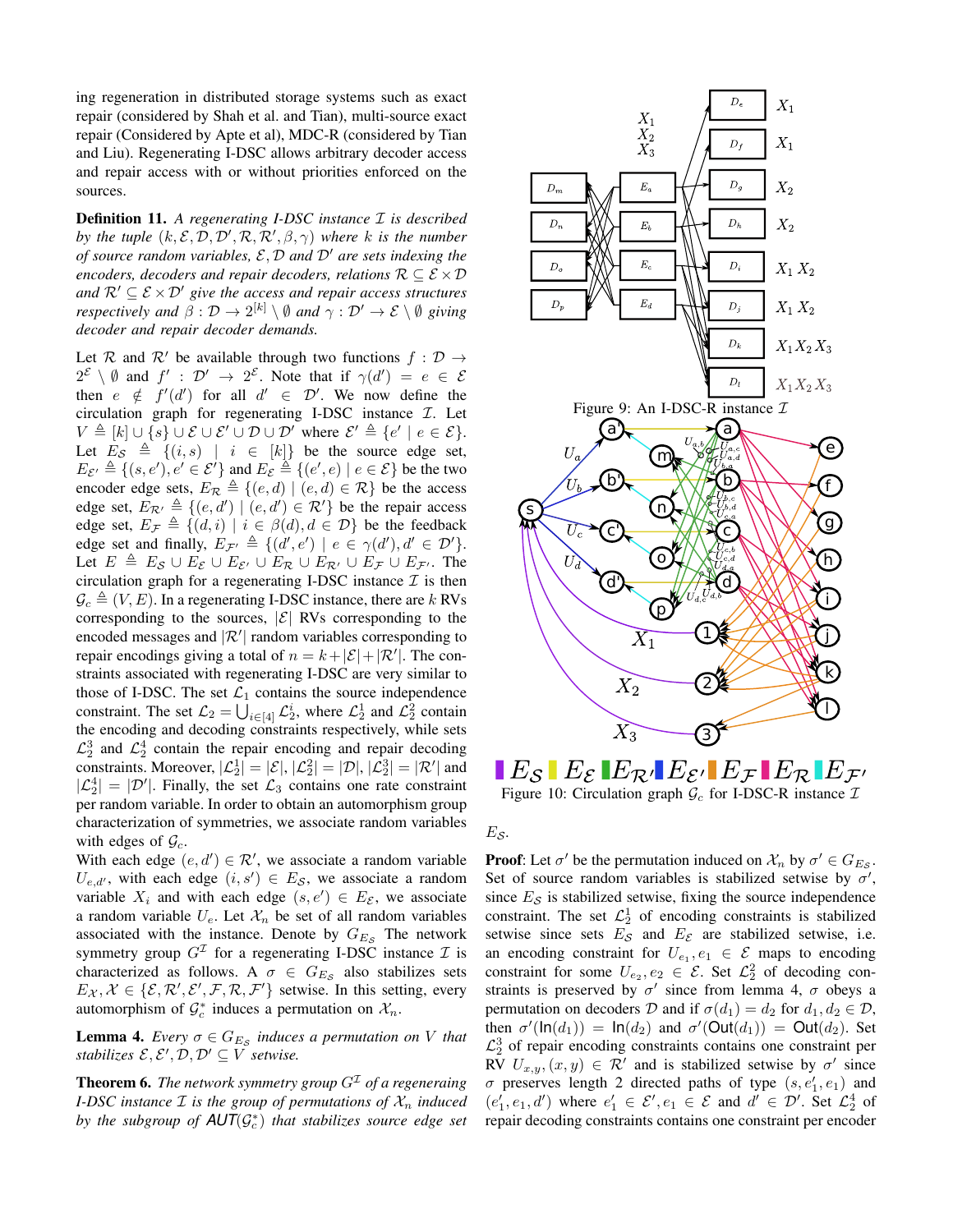in  $\gamma(D') \subseteq \mathcal{E}$ . Note that permutation on  $\mathcal{E}$  induced by  $\sigma$ according to lemma 4 also stabilizes  $\gamma(\mathcal{D}')$  setwise implying that  $\sigma'$  stabilizes  $\mathcal{L}_2^4$  setwise. Finally,  $\mathcal{L}_3$  is stabilized setwise as  $E_{\mathcal{S}}$ ,  $E_{\mathcal{E}'}$  and  $E_{\mathcal{R}'}$  are stabilized setwise by  $\sigma'$ .

Conversely, let  $\sigma \in G^{\mathcal{I}}$ . Such a  $\sigma$  induces a permutation on  $E_{\mathcal{E}}$ ,  $E_{\mathcal{S}}$  and  $E_{\mathcal{R}'}$  based on aforementioned association of random variables with edges  $E_{\mathcal{E}}$ ,  $E_{\mathcal{E}'}$  and  $E_{\mathcal{S}}$ . It also induces a permutation on  $\mathcal E$  and  $\mathcal E'$  based on permutation of  $\mathcal L_2^1$ , on  $\mathcal{D}, \mathcal{D}'$  based on permutation of  $\mathcal{L}_2^2$  and  $\mathcal{L}_2^4$  respectively and on  $[k]$  based on permutation of source random variables. We refer to these permutations as  $\sigma$  as well. We now construct a  $\sigma' \in \text{AUT}(\mathcal{G}_c^*)$  s.t.  $\sigma$  is induced by  $\sigma'$ .

$$
\sigma'(u,v) = \begin{cases} \sigma(u,v) & \text{if } (u,v) \in E_S \cup E_{\mathcal{E}'} \cup E_{\mathcal{R}'} \\ (\sigma(u), \sigma(v)) & \text{if } (u,v) \in E_{\mathcal{E}} \cup E_{\mathcal{R}} \cup E_{\mathcal{F}} \cup E_{\mathcal{F}'} \end{cases}
$$
(10)

Note that for  $(u, u') \in E_{\mathcal{E}}$ ,  $\sigma'(u, u') = (\sigma(u), \sigma(u')) =$  $(\sigma(u), \sigma(u)') \in E_{\mathcal{R}}$ . For  $(u, v) \in E_{\mathcal{R}}$   $(E_{\mathcal{F}}, E_{\mathcal{F}})$ ,  $\sigma'(u, v) =$  $(\sigma(u), \sigma(v))$  and since  $\sigma$  stabilizes  $\mathcal{L}_2^2$   $(\mathcal{L}_2^2, \mathcal{L}_2^4)$  setwise,  $(\sigma(e), \sigma(d)) \in \mathcal{R}$  i.e.  $(\sigma(e), \sigma(d)) \in E_{\mathcal{R}} (E_{\mathcal{F}}, E_{\mathcal{F}})$  as well. Hence,  $\sigma'$  is indeed a permutation of E. Let  $e_1, e_2 \in$  $\mathcal{E}, e'_1, e'_2 \in \mathcal{E}', d_1, d_2 \in \mathcal{D}, d'_1, d'_2 \in \mathcal{D}'$  and  $i_1, i_2 \in [k]$ . The directed paths of type  $(s, e'_1, e_1)$  are preserved by construction of  $\sigma'$ . Directed paths of type  $(e', e, d)$  are preserved since if  $\sigma'(d_1) = d_2$  then  $\sigma'(e_1) \in \beta(d_2)$  in order for  $\sigma$  to preserve  $\mathcal{L}_2^2$  while  $\sigma'(e'_1, e_1) \in E_{\mathcal{E}'}$  by construction of  $\sigma'$ . Similarly, directed paths of types  $(e_1, d_1, i_1)$  and  $(d_1, i_1, s)$ are preserved under  $\sigma'$  as  $\sigma$  preserves  $\mathcal{L}_2^2$  whereas directed paths of types  $(e'_1, e_1, d'_1)$  and  $(e_1, d'_1, e'_2)$  are preserved under σ' as σ preserves repair encoding constraint set  $\mathcal{L}_2^3$  repair decoding constraint set  $\mathcal{L}_2^4$  respectively. Directed paths of type  $(d_1, e'_1, e_1)$  are preserved by construction.

#### APPENDIX D

### GENERALIZED p-SYMMETRICAL ENTROPY FUNCTIONS

In this section we consider several generalizations of  $p$ symmetrical entropy functions of Chen and Yeung [6] in increasing order of generality. Chen and Yeung considered action of special subgroups of  $S_n$  which we refer to as pstabilizer groups on  $\mathcal{H}_n$ . Roughly speaking, a *p*-stabilizer group setwise stabilizes each block of partition  $p$ . A precise definition can be stated as follows:

**Definition 12.** Given a partition p of  $\mathcal{X}_n$  with blocks  $\mathcal{X}_{n_1}, \ldots, \mathcal{X}_{|p|}$  the p-stabilizer group  $\Sigma_p$  is defined as the  $subgroup$  of  $S_n$  that contains permutations  $\sigma$  such that if  $X_i \in \mathcal{X}_i$  then,  $\sigma(X_i) \in \mathcal{X}_i$ , for all  $i \in [n], j \in [|p|]$ 

In fact, Chen and Yeung [6] mention the generalization to action of arbitrary subgroups of  $S_n$  on  $\mathcal{H}_n$  as a future direction. The following example shows that a network symmetry group need not be a  $p$ -stabilizer group correnponding to its orbits  $p$ in the set of variables. Hence, such a generalization is in fact warranted.

The orbits of symmetry group  $G<sup>\mathcal{I}</sup>$  of butterfly network considered in section IV form a partition of  $\mathcal{X}_n$ , namely

 $\{\{X_1, X_2\}, \{X_3\}, \{X_4, X_5\}, \{X_6, X_7\}, \{X_8, X_9\}\}.$  Let's denote this partition as p. Let  $\Sigma_p$  be the associated p-stabilizer group. This group has order 16. Hence, one can see that automorphism groups of network coding instances are more general than p-stabilizer groups. We can associate with each  $G^{\mathcal{I}}$  a *p*-stabilizer group  $\Sigma_p$ . Both  $G^{\mathcal{I}}$  and  $\Sigma_p$  act on  $\mathcal{H}_n$  by permuting  $2^{\mathcal{X}_n} \setminus \emptyset$ . With slight abuse of notation, henceforth, we will refer to  $2^{\mathcal{X}_n} \setminus \emptyset$  as simply  $2^{\mathcal{X}_n}$ . The sequence of induced actions of  $G<sup>\mathcal{I}</sup>$  can be written as:

$$
\mathsf{Act}_{G^\mathcal{I}}(\mathcal{X}_n) \xrightarrow{\mathsf{induced}} \mathsf{Act}_{G^\mathcal{I}}(2^{X_n}) \xrightarrow{\mathsf{induced}} \mathsf{Act}_{G^\mathcal{I}}(\mathcal{H}_n) \quad (11)
$$

and similarly for  $\Sigma_p$ :

$$
\mathsf{Act}_{\Sigma_p}(\mathcal{X}_n) \xrightarrow{\mathsf{induced}} \mathsf{Act}_{\Sigma_p}(2^{X_n}) \xrightarrow{\mathsf{induced}} \mathsf{Act}_{\Sigma_p}(\mathcal{H}_n) \quad (12)
$$

Let the sets of orbits under their action on  $2^{\mathcal{X}_n}$  be denoted as  $\mathcal{P}^{\mathcal{I}}$  and  $\mathcal{P}$  which also also partitions of  $2^{\mathcal{X}_n}$ . Number of blocks in  $P$  is denoted as  $n_p$  (as defined in [6]) while number of blocks in  $\mathcal{P}^{\mathcal{I}}$  is denoted as  $N_p$ . One can see that  $N_p \ge n_p$  since  $\mathcal{P}^{\mathcal{I}}$  is essentially a refinement of  $\mathcal{P}$ . We denote different blocks of  $P$  and  $P^{\mathcal{I}}$  as  $P_i$ ,  $i \in [n_p]$  and  $P_i^{\mathcal{I}}$ ,  $i \in [N_p]$ respectively. Following Chen and Yeung [6] the set of points in  $\mathcal{H}_n$  fixed under action of  $\Sigma_p$  is defined as follows.

$$
\text{Fix}_{\Sigma_p}(\mathcal{H}_n) = \left\{ \mathbf{h} \in \mathcal{H}_n \, \middle| \, \begin{aligned} \mathbf{h}(\mathcal{A}) &= \mathbf{h}(\mathcal{B}) \text{ if } \mathcal{A}, \mathcal{B} \in \mathcal{P}_i \\ \text{for some } i \in [n_p] \end{aligned} \right\} \tag{13}
$$

Similarly we define set of points in  $\mathcal{H}_n$  fixed under action of  $G<sup>\mathcal{I}</sup>$  as follows.

$$
\text{Fix}_{G^{\mathcal{I}}}(\mathcal{H}_n) = \left\{\mathbf{h} \in \mathcal{H}_n \middle| \begin{array}{l} \mathbf{h}(\mathcal{A}) = \mathbf{h}(\mathcal{B}) \text{ if } \mathcal{A}, \mathcal{B} \in \mathcal{P}_i^{\mathcal{I}} \\ \text{for some } i \in [N_p] \end{array} \right\}
$$
(14)

 $Fix_{\Sigma_p}(\mathcal{H}_n)$  and  $Fix_{G^{\mathcal{I}}}(\mathcal{H}_n)$  are subspaces of  $\mathcal{H}_n$  of dimension  $n_p$  and  $N_p$  respectively. For automorphism group of butterfly network, we can compute  $N_p$  using Burnside Lemma. Let a group  $G$  act on set  $S$ . Denote by  $S<sup>g</sup>$  the set of elements in S that are fixed under the action of a specific  $g \in G$ .

Lemma 5. *(Burnside)* No. of orbits  $= \frac{1}{|G|} \sum_{g \in G} |S^g|$ Considering action of  $G<sup>\mathcal{I}</sup>$  on  $2^{\mathcal{X}_n}$  we get,

$$
N_p = \frac{1}{2}(511 + 31) = 271\tag{15}
$$

where number of elements in  $2^{\mathcal{X}_n}$  fixed under identity permutation is  $|2^{\mathcal{X}_9}| = 511$ , while  $2^5 - 1 = 31$  is the number of elemenst of  $2^{\mathcal{X}_n}$  fixed under action of  $G^{\mathcal{I}}$  (to see this, note that the only non-empty subsets of  $\mathcal{X}_n$  fixed under  $(1, 2)(3)(4, 5)(6, 7)(8, 9)$  are the ones that can be obtained as union of some collection of blocks in the partition  $p$ ).

On the other hand, the formula given by Chen and Yeung yields

$$
n_p = 3^4 \times 2 = 162 \tag{16}
$$

Following lemma establishes containment relationship between subspaces of points in  $\mathcal{H}_n$  fixed under network symmetry group  $G^{\mathcal{I}}$  and corresponding p-stabilizer group  $\Sigma_p$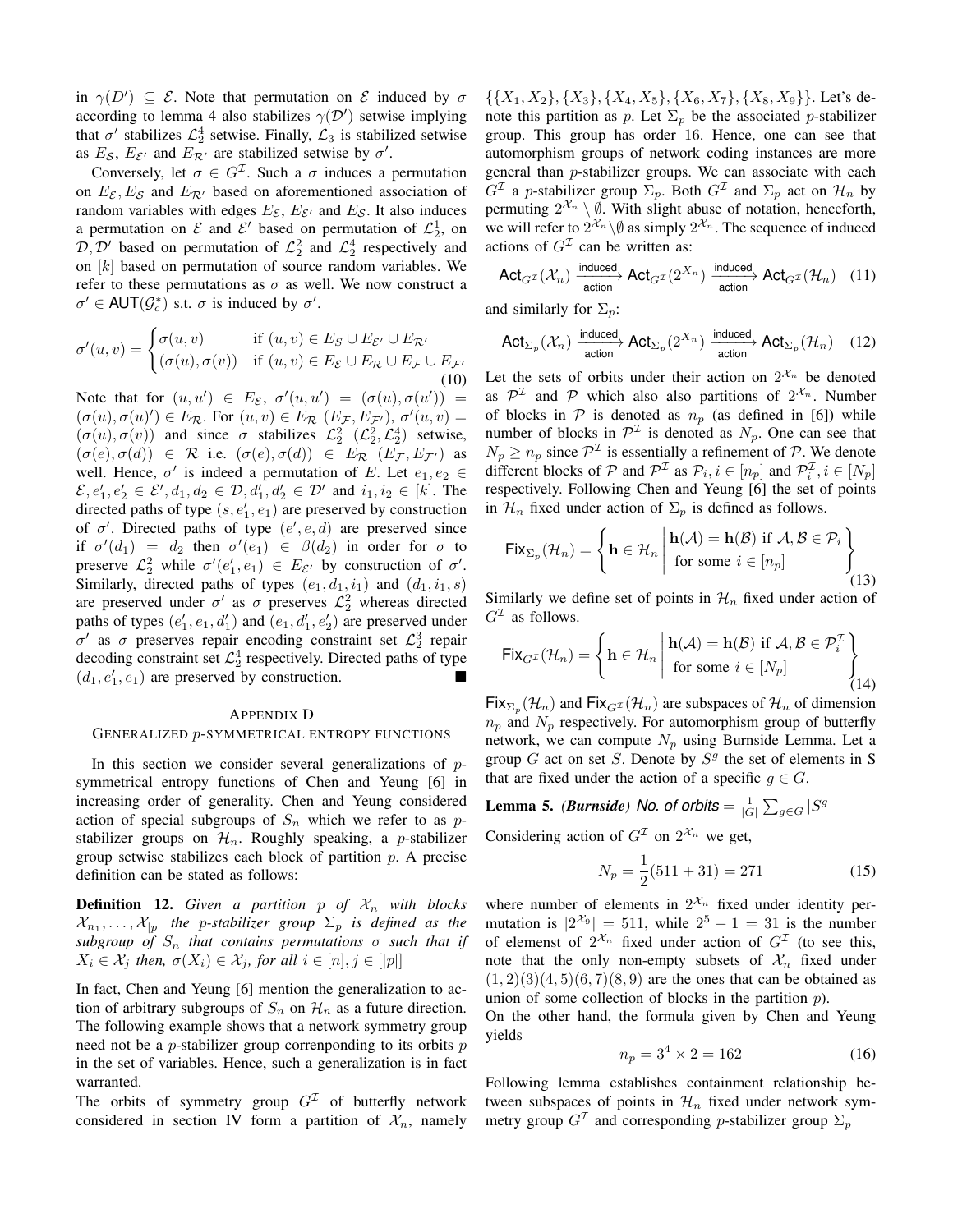**Lemma 6.**  $Fix_{\Sigma_p}(\mathcal{H}_n) \subseteq Fix_{G^{\mathcal{I}}}(\mathcal{H}_n)$ 

Naturally, corresponding to a network coding instance  $I$ , we can define a I-*symmetrical entropy function region* as:

$$
\Psi_{\mathcal{I}}^* \triangleq \text{Fix}_{G_{\mathcal{I}}}(\mathcal{H}_n) \cap \Gamma_n^* \tag{17}
$$

and a I-*symmetrical polymatroidal region* as:

$$
\Psi_{\mathcal{I}} \triangleq \text{Fix}_{G_{\mathcal{I}}}(\mathcal{H}_n) \cap \Gamma_n \tag{18}
$$

Using lemma 6 we conclude the following:

Theorem 7. *For any network coding instance* I *with symmetry group*  $G<sup>\mathcal{I}</sup>$  *and associated p-stabilizer group*  $\Sigma_p$ *,* 

- 1)  $\Psi_p^* \subseteq \Psi_{\mathcal{I}}^*$ <br>2)  $\Psi_p \subseteq \Psi_{\mathcal{I}}$
- 

A further generalization of p-symmetrical entropy functions can be obtained by considering action of a subgroup of  $GL(\mathbb{R}, 2^n - 1)$  on  $\mathcal{H}_n$  which is essentially a group of automorphisms of  $\mathcal{H}_n$  (i.e. bijective linear transformations  $\sigma: H_n \to H_n$ ). We call symmetries captured by such a group the *geometric symmetries*. Simplest geometric symmetries one can consider are the groups  $G \le O(\mathbb{R}, 2^n - 1) \le GL(\mathbb{R}, 2^n - 1)$ 1) where  $O(\mathbb{R}, 2^n - 1)$  is the group of orthogonal linear transformations of  $\mathcal{H}_n$ . Elements of G are  $2^n - 1 \times 2^n - 1$ permutation matrices. Such a group G acts naturally on  $\mathcal{H}_n$  by permuting  $2^{\mathcal{X}_n}$  (equivalently, the set of standard basis vectors of  $\mathcal{H}_n$ ). Let  $\hat{\mathcal{P}}$  be the set of orbits in  $2^{\mathcal{X}_n}$  under action of  $G \leq O(\mathbb{R}, 2^n - 1)$  and let  $N = |\mathcal{P}|$ . Similar to equations 13,14 we can define the set of points in  $\mathcal{H}_n$  fixed under the action of G as:

$$
\text{Fix}_G(\mathcal{H}_n) = \left\{ \mathbf{h} \in \mathcal{H}_n \, \middle| \, \begin{aligned} \mathbf{h}(\mathcal{A}) &= \mathbf{h}(\mathcal{B}) \text{ if } \mathcal{A}, \mathcal{B} \in \hat{\mathcal{P}}_i \\ \text{for some } i \in [N] \end{aligned} \right\} \tag{19}
$$

We can now define the G-*symmetrical entropy function region* as:

$$
\Psi_G^* \triangleq \mathsf{Fix}_G(\mathcal{H}_n) \cap \Gamma_n^* \tag{20}
$$

and the G-*symmetrical polymatroidal region* as:

$$
\Psi_G \triangleq \text{Fix}_G(\mathcal{H}_n) \cap \Gamma_n \tag{21}
$$

 $G^{\mathcal{I}}$  corresponding to a network coding instance  $\mathcal{I}$  and  $\Sigma_p$  can be realized as subgroups of  $O(\mathbb{R}, 2^n - 1)$  with the generators being permutation matrices corresponding to permutations of  $2^{\mathcal{X}_n}$  they induce.

The last notion of symmetry we consider is specific to polyhedral bounds on  $\overline{\Gamma_n^*}$  such as LP outer bound  $(\Gamma_n)$ ,  $\mathbb{F}_q$ representable matroid inner bound  $(\Gamma_n^q)$  and subspace inner bounds  $(\Gamma_{N,k,q}^{\text{Cspace}})$ . These are called the *combinatorial symmetries*. Our exposition of combinatorial symmetries follows Rehn [19]. First we define isomorphism of the face lattice.

Definition 13. f *is a face lattice isomorphism between two face lattices* L(P) *and* L(Q) *if* f *is a bijection of the faces of* P *to the faces of* Q *such that for all faces* F, G *of* P*, it holds that*

$$
F \subseteq G \iff f(G) \subseteq f(G) \tag{22}
$$

A *face lattice automorphism* of polyhedron P is a face lattice isomorphism betwen  $L(P)$  and itself.

## Definition 14. *A combinatorial symmetry of a polyhedron* P *is an automorphism*  $f$  *of its face lattice*  $L(P)$

Set of all combinatorial symmetries forms a group called *combinatorial symmetry group*. Given the inequalities (Hrepresentation) and extreme rays (V-representation) describing a polyhedron  $P$ , one can compute its combinatorial symmetry group from incidence relationships between facets and extreme rays [20]. In case of polyhedral bounds on  $\overline{\Gamma_n^*}$ , we are usually presented with either inequalities or the extreme rays describing polyhedral bound, eg. Shannon outer bound has a redily available inequality description in form of elemental inequalities, see [?], while matroid and subspace inner bounds are readily available in extreme ray description from enumeration of connected matroids [21]. The alternative descriptions of both of these bounds (V-representation for  $\Gamma_n$  and Hrepresentation for  $\Gamma_n^q$ ) tend to be probhibitively large. e.g.  $\Gamma_5$  has 117, 983 extreme rays and and only 85 inequalities. Hence one would like to compute at least a subgroup of combinatorial automorphism groups of  $\Gamma_n$  and  $\Gamma_n^q$  while avoiding representation conversion. This purpose is served by the restricted symmetries(see [15], [19]). We first define *restricted isomorphism*. The following terminology is defined for polyhedral cones described in terms of its extreme rays (Vrepresentation). Note that these definitions can be extended to polyhedral cones described in terms of inequalities (Hrepresentation) by considering the associated polar polyhedral cone [22] and to arbitrary polyhedra using homogenization [23]. Denote a polyhedral cone generated by a set of vectors  $V = {\mathbf{v}_1, \ldots, \mathbf{v}_n}$ ,  $\mathbf{v}_i \in \mathbb{R}^d$ ,  $\forall i \in [n]$  as  $P(V)$ ,

Definition 15. *A Restricted Isomorphism of between two* polyhedral cones  $P(V)$  and  $P(V')$ , with  $V = {\mathbf{v}_1, \dots, \mathbf{v}_n}$ *and*  $V' = {\mathbf{v}'_1, \ldots, \mathbf{v}'_n}$  *in*  $\mathbb{R}^d$  *is given by a matrix*  $\mathbf{A} \in$  $GL_d(\mathbb{R})$  *sucha that there exists a permutation*  $\sigma$  *satisfying*  $\mathbf{A} \mathbf{v}_i = \mathbf{v}'_{\sigma(i)}$  for  $i \in [n]$ 

A *restricted automorphism* of a polyhedral cone  $P(V)$  is a restricted isomorphism between  $P(V)$  and itself.

Definition 16. *A restricted symmetry of a polyhedral cone* P *is a restricted automorphism of* P

All restricted symmetries of a polyhedral cone P form a group with matrix multiplication as operation, called *restricted symmetry group*. Restricted symmetries can be computed by obtaining automorphism group of an appropriately constructed edge-colored graph [15] using software such as SymPol [24]. Using SymPol, we computed restricted symmetry group of  $\Gamma_4$ . It is a group of order 1152 with 8 generators.

# Placeholder: Symmetries of  $\Gamma_n^2$

Placeholder: Inclusion relationships between notions of symmetry